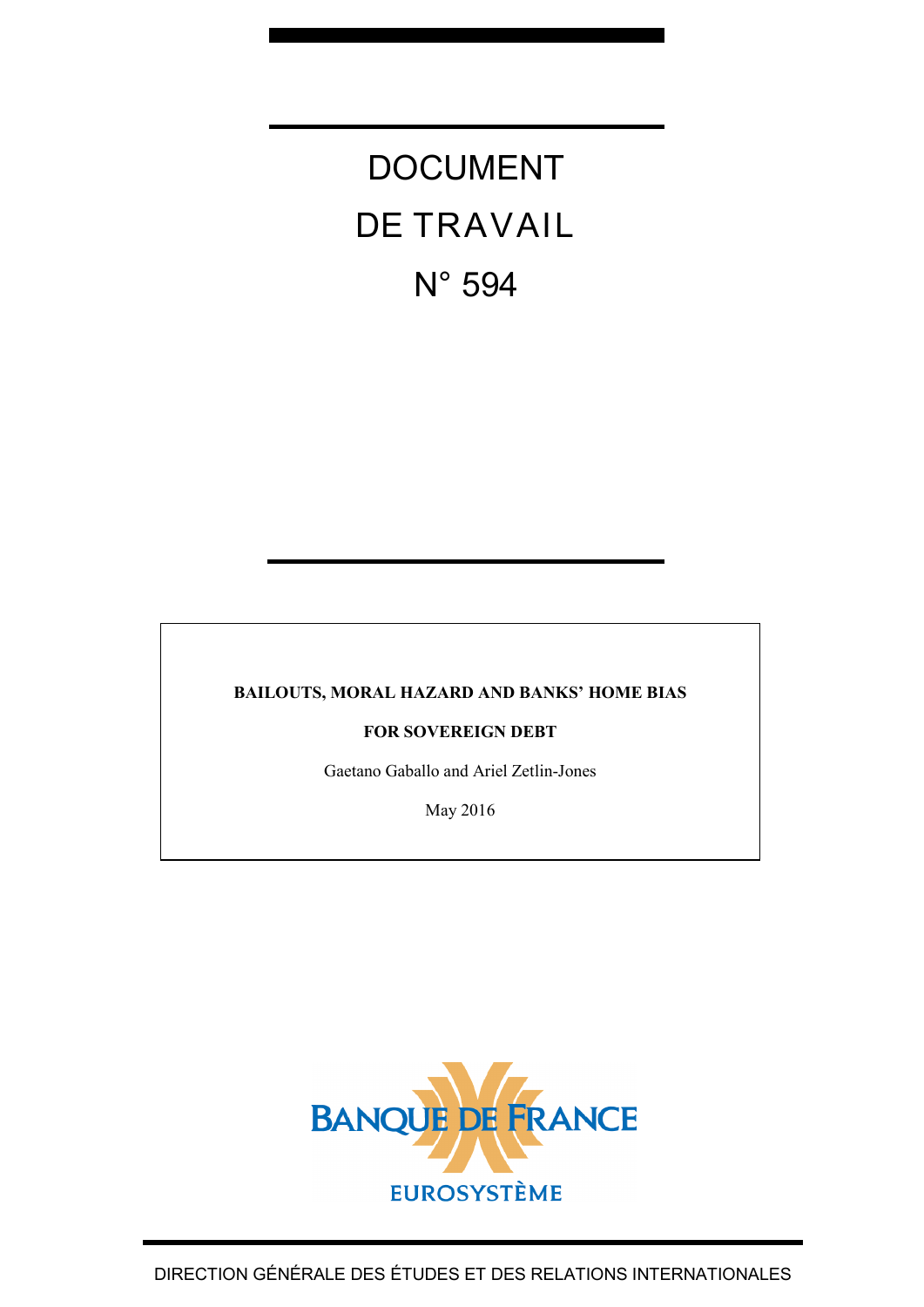## DIRECTION GÉNÉRALE DES ÉTUDES ET DES RELATIONS INTERNATIONALES

#### **BAILOUTS, MORAL HAZARD AND BANKS' HOME BIAS**

#### **FOR SOVEREIGN DEBT**

Gaetano Gaballo and Ariel Zetlin-Jones

May 2016

Les Documents de travail reflètent les idées personnelles de leurs auteurs et n'expriment pas nécessairement la position de la Banque de France. Ce document est disponible sur le site internet de la Banque de France « [www.banque-france.fr](http://www.banque-france.fr/) ».

Working Papers reflect the opinions of the authors and do not necessarily express the views of the Banque de France. This document is available on the Banque de France Website ["www.banque-france.fr"](http://www.banque-france.fr/).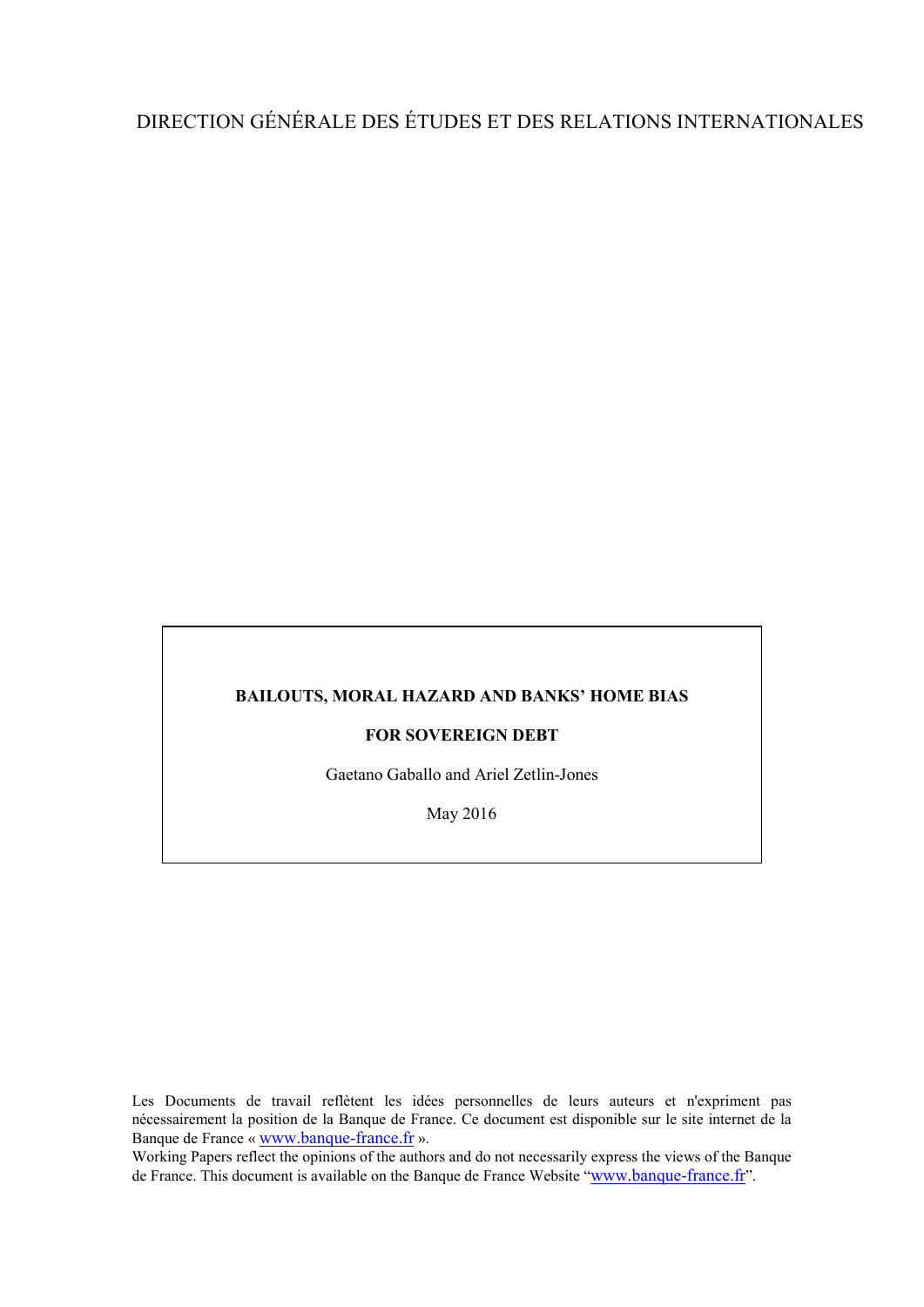# Bailouts, Moral Hazard and Banks' Home Bias for Sovereign Debt<sup>∗</sup>

Gaetano Gaballo† Ariel Zetlin-Jones‡

<sup>∗</sup>This paper was presented at the November 2015 Carnegie-Rochester-NYU Conference on Public Policy. We are grateful to the Editors and our referee, Charles Kahn, for their comments which helped to improve the paper. The views expressed in this paper do not necessarily reflect the ones of Banque de France.

<sup>†</sup>Gaballo: Banque de France, Monetary Policy Research Division [DGEI-DEMFI-POMONE], 31 rue Croix de Petits Champs 41-1391, 75049 Paris Cedex 01, France. Email: gaetano.gaballo@banque-france.fr.

<sup>‡</sup>Zetlin-Jones: Tepper School of Business, Carnegie Mellon University, 5000 Forbes Avenue, Pittsburgh, PA 15213. Email: azj@andrew.cmu.edu.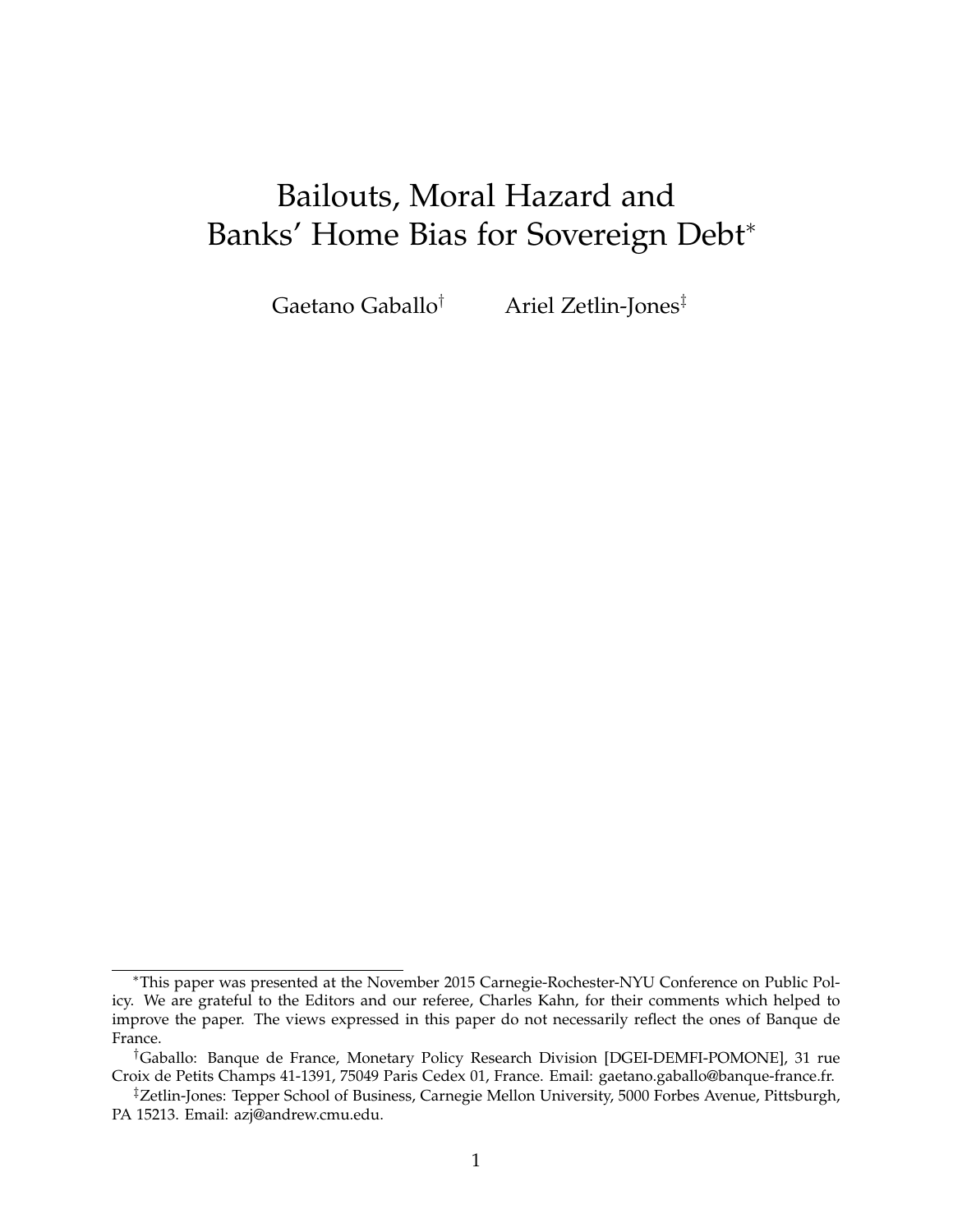#### **Abstract**

Nous montrons qu'une augmentation des avoirs en dette souveraine domestique des banques diminue la capacité des gouvernements à adopter avec succès des plans de sauvetage. Lorsque le plan de sauvetage est financé par l'État, via l'émission de nouvelle dette, et que le prix de la dette souveraine est sensible à cette émission, alors il dilue la valeur des avoirs en dette souveraine des banques, ce qui le rend moins efficace. Nous explorons ce mécanisme à travers un modèle d'intermédiation financière dans lequel : 1) les investisseurs font face à un problème d'aléa moral dû à l'intermédiation d'un manager; 2) un contrat de d'intermédiation optimal exante entraîne des liquidations bancaires qui sont inefficaces ex-post. Un souverain bienveillant peut souhaiter mettre en œuvre des plans de sauvetage pour empêcher ces liquidations, ce qui annulerait l'engagement des prêteurs. Dans ce contexte, le biais domestique pour la dette souveraine apparaît comme un moyen de décourager les plans de sauvetage et de rétablir l'engagement des prêteurs.

**Keywords**: Plans de sauvetage, Dette souveraine, Biais domestique, Inconsistance temporelle, Engagement, Régulation macro-prudentielle.

**JEL**: E0, E44, E6, E61.

#### **Abstract**

We show that an increase in banks' holdings of domestic Sovereign debt decreases the ability of domestic Sovereigns to successfully enact bailouts. When Sovereigns finance bailouts with newly issued debt and the price of Sovereign debt is sensitive to unanticipated debt issues, then bailouts dilute the value of banks' Sovereign debt holdings rendering bailouts less effective. We explore this feedback mechanism in a model of financial intermediation in which banks are subject to managerial moral hazard and ex ante optimality requires lenders to commit to ex post inefficient bank liquidations. A benevolent Sovereign may desire to enact bailouts to prevent such liquidations thereby neutralizing lenders' commitment. In this context, home bias for Sovereign debt may arise as a mechanism to deter bailouts and restore lenders' commitment.

**Keywords**: Bailout, Sovereign debt, Home bias, Time inconsistency, Commitment, Macroprudential regulation.

**JEL**: E0, E44, E6, E61.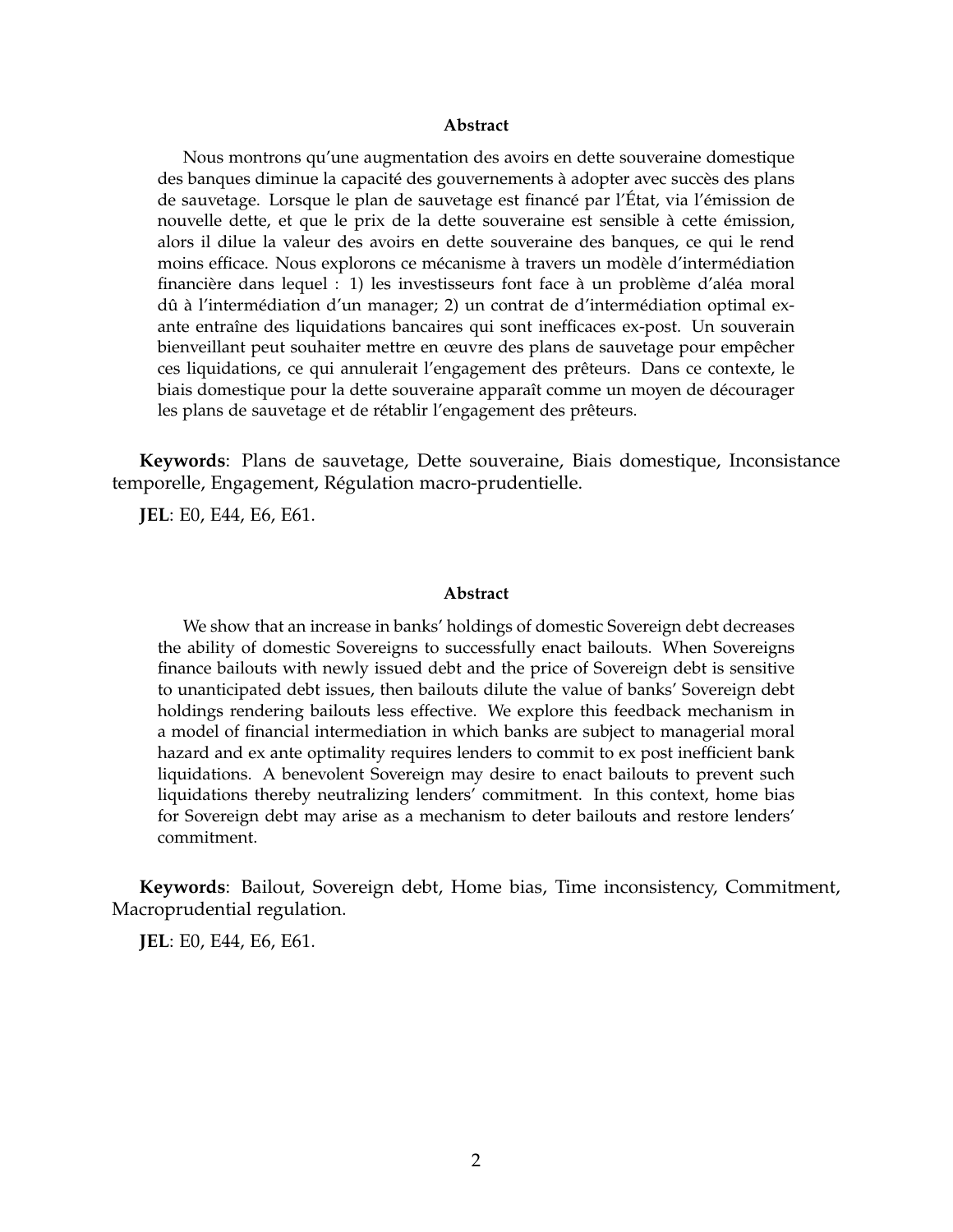### **Non-technical Summary**

European banks may have strong incentives to hold European Sovereign debt due to regulatory advantages in capital requirements, but Basel III regulations provide little to no additional advantages in favor of home-country debt. Since the beginning of the European debt crisis, however, banks' holdings of domestic Sovereign debt have increased dramatically across most of Europe. Recently, policymakers have expressed concern that banks' increased bias towards home-country debt—so-called home bias may frustrate their efforts to restrain financial segmentation, one of the main perceived causes of the prolonged economic slowdown in Europe which began in 2010.

A political economy view argues that home bias for Sovereign debt emerges because Sovereigns are more likely to default on foreign holdings than on domestic holdings (Guembel and Sussman, 2009). In particular, when Sovereign debt is largely held domestically and selective defaults are not feasible (Broner et al. 2010; Mengus, 2014), Sovereigns have strong incentives to repay their debt which allows them to sustain larger debt positions. In this sense, Sovereigns benefit from home bias. Nevertheless, if the private opportunity cost of holding domestic Sovereign debt is high, the financial sector may have no incentive to acquire this debt. In this case, Sovereigns must use regulation to induce the financial sector to do so (Chari et al., 2014; Uhlig, 2013).

In this paper, we analyze a complementary mechanism in which banks' home bias disciplines the Sovereign's temptation to enact bailouts and this home bias may be in the banks' own interest. We show that an increase in banks' holdings of domestic Sovereign debt decreases the ability of domestic Sovereigns to successfully enact bailouts. By acquiring domestic Sovereign debt, banks link the value of their assets in part to the credit risk of their domestic Sovereign. Following an adverse shock to banks' private investments, the Sovereign may be tempted to enact a bailout. If (i) such a bailout is financed by new debt issues and (ii) the price of Sovereign debt is sensitive to unanticipated debt issues (i.e. increases in debt not already factored into the current debt price), then the bailout may negatively impact the credit risk of the Sovereign which in turn negatively impacts the value of banks' assets. As a consequence, Sovereigns may need to enact larger bailouts when banks exhibit home bias than would be otherwise necessary.

We explore this feedback mechanism in a model of financial intermediation where the possibility that bailouts harm ex ante welfare. In our model, lenders' delegate the management of their deposits to a banker who must be provided incentives to diligently manage lenders' deposits. One way for lenders to provide incentives is to liquidate the bank if the bank earns a low rate of return on the lenders' deposits. While such a strategy ensures the banker will exert effort to minimize the likelihood of bad outcomes, liquidation of the bank is ex post inefficient as the banks' capital can still be productive. This is why the optimal contract provides for the lender to commit ex ante to such a strategy. Nevertheless, in the presence of a benevolent Sovereign who may desire to enact bailouts to prevent such liquidations, the commitment of lenders is not enough: also the Sovereign needs to commit to not bailout. If the authority lacks commitment,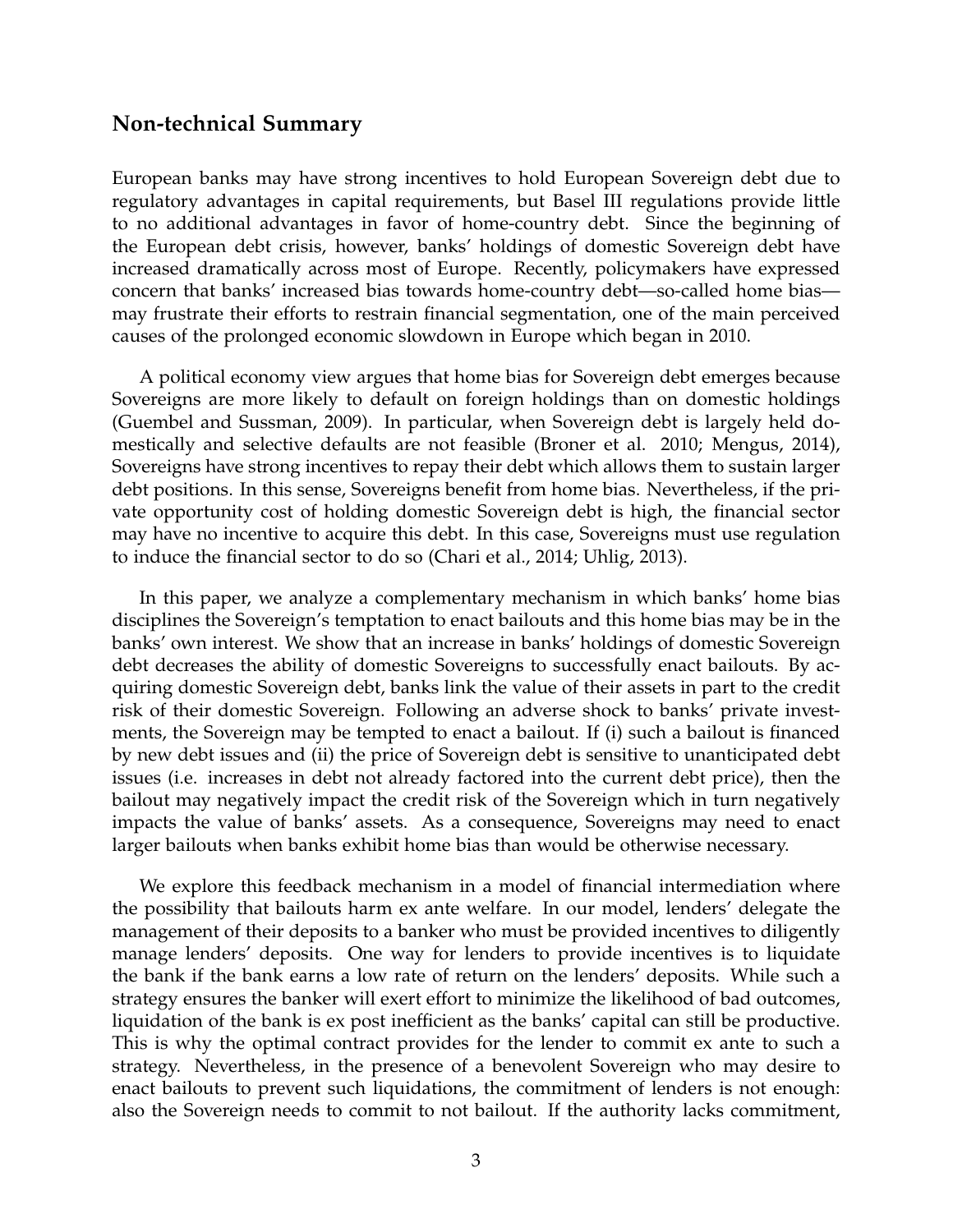the anticipation of an intervention prevents the implementation of an optimal contract, harming welfare. We show that, in this context, by acquiring domestic Sovereign debt the bank decreases the ability of the Sovereign to enact bailouts at the cost of not investing in more rewarding private assets. Therefore, home bias for Sovereign debt may arise as a mechanism to deter bailouts and restore the effectiveness of lenders' commitment, which enhances ex ante welfare.

The importance of this mechanism has been observed in the recent Spanish banking crisis. Under the pressure of the financial markets and in the absence of an international intervention, the Spanish government was unable to bailout the domestic banking system, which held a large share of the stock of Spanish public debt.<sup>[1](#page-5-0)</sup> Nevertheless, following the intervention of the Eurosystem a bailout became feasible. In particular, the Eurosystem created bailout authorities (like the ESM) that, in contrast to the Spanish government, do not issue debt on a large scale. Although the creation of bailout capacity increases the resilience of the European banking system to financial shocks, it could also increase managerial moral hazard in the long run to the extent that availability of bailout funds is not credibly ruled by ex-ante conditionality. From this perspective, the creation of Eurobonds may introduce a credible limitation to an excessive use of bailout funds whenever: i) European banks hold a large fraction of Eurobonds and ii) bailouts are financed by Eurobonds revenues. In this case, raising bailout funds generates capital losses in European banks' capital via debt depreciation that could credibly prevent an excessive recourse to bailout. Therefore, the creation of Eurobonds may have an important macro-prudential role, reducing moral hazard within the banking sector.

<span id="page-5-0"></span><sup>&</sup>lt;sup>1</sup>In contrast, a domestic bailout of the banking system did occur in Ireland, which had the lowest degree of home bias in Europe.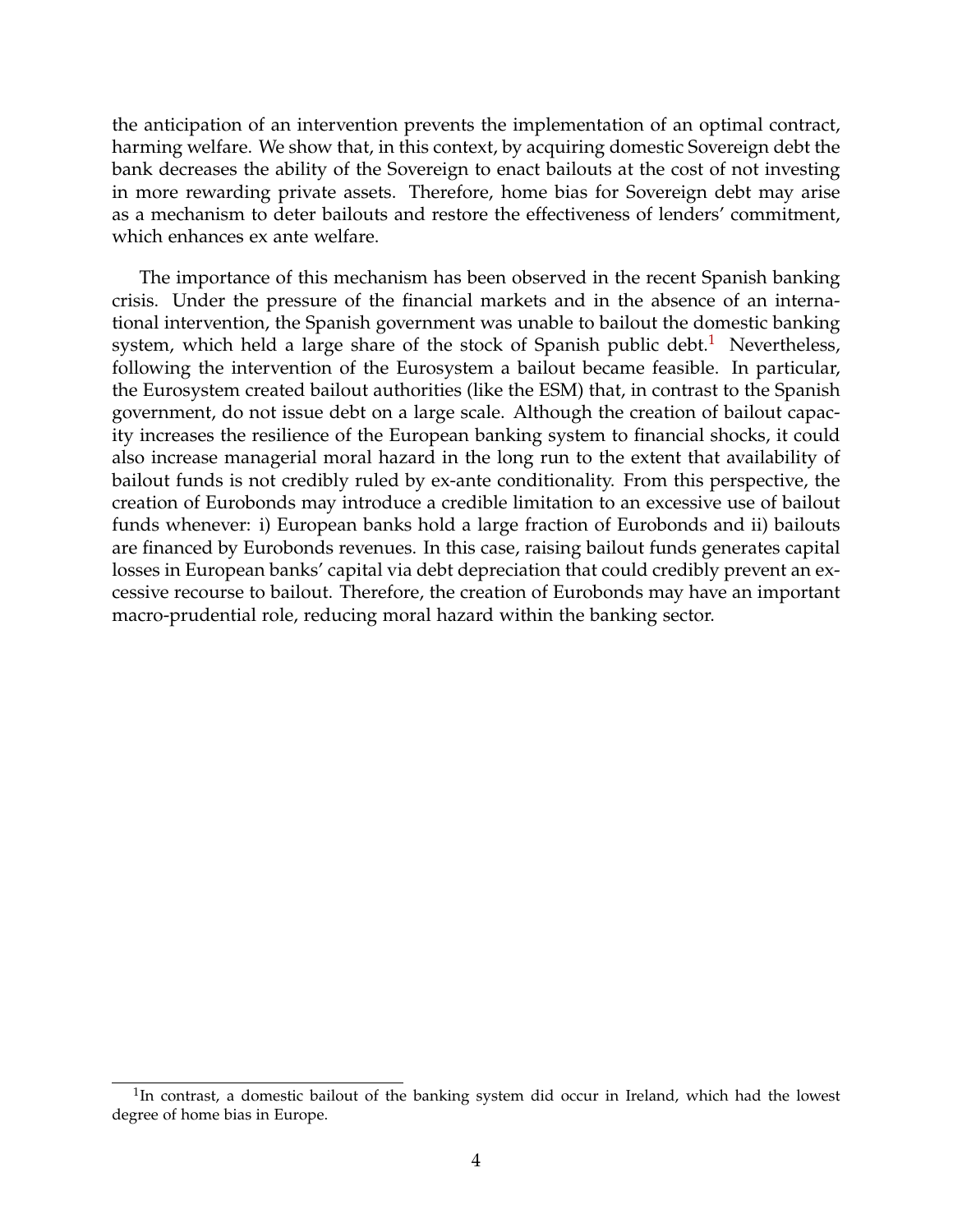## <span id="page-6-2"></span>**1 Introduction**

European banks may have strong incentives to hold European Sovereign debt due to regulatory advantages in capital requirements, but Basel III regulations provide little to no additional advantages in favor of home-country debt. Since the beginning of the European debt crisis, however, banks' holdings of domestic Sovereign debt have increased dramatically across most of Europe<sup>[2](#page-6-0)</sup>. Recently, policymakers have expressed concern that banks' increased bias towards home-country debt—so-called home bias may frustrate their efforts to restrain financial segmentation, one of the main perceived causes of the prolonged economic slowdown in Europe which began in 2010.

A political economy view argues that home bias for Sovereign debt emerges because Sovereigns are more likely to default on foreign holdings than on domestic holdings (see [Guembel and Sussman](#page-30-0) [\(2009\)](#page-30-0) for a recent example). In particular, when Sovereign debt is largely held domestically and selective defaults are not feasible<sup>[3](#page-6-1)</sup>, Sovereigns have strong incentives to repay their debt which allows them to sustain larger debt positions. In this sense, Sovereigns benefit from home bias. Nevertheless, if the private opportunity cost of holding domestic Sovereign debt is high, the financial sector may have no incentive to acquire this debt. In this case, Sovereigns must use regulation to induce the financial sector to do so (as in [Chari et al.](#page-30-1) [\(2014\)](#page-30-1) and [Uhlig](#page-31-0) [\(2013\)](#page-31-0) for example).

In this paper, we analyze a complementary mechanism in which banks' home bias disciplines the Sovereign's temptation to enact bailouts and this home bias may be in the banks' own interest. By acquiring domestic Sovereign debt, banks link the value of their assets in part to the credit risk of their domestic Sovereign. Following an adverse shock to banks' private investments, the Sovereign may be tempted to enact a bailout. If (i) such a bailout is financed by new debt issues and (ii) the price of Sovereign debt is sensitive to unanticipated debt issues (i.e. increases in debt not already factored into the current debt price), then the bailout may negatively impact the credit risk of the Sovereign which in turn negatively impacts the value of banks' assets. As a consequence, Sovereigns may need to enact larger bailouts when banks exhibit home bias than would be otherwise necessary.

We explore the consequences of this mechanism in a model in which the Sovereign's temptation to intervene in domestic financial markets following adverse shocks, via bailouts, limits the ex ante efficiency of the financial sector. In this context, home bias may emerge as a strategy to reduce the ability of the Sovereign to enact bailouts and thereby impose discipline on domestic policymakers' temptation. Therefore, the financial sector has its own incentives to acquire domestic Sovereign debt in favor of more rewarding private assets. We conclude that banks' home bias may be an unintended consequence of domestic financial bailout policies. Surprisingly, we find that this argument helps to rationalize some salient patterns of banks' asset choices and resulting government interventions during the recent European Sovereign debt crises.

We study the link between bailouts and banks' home bias by developing a dynamic

<span id="page-6-1"></span><span id="page-6-0"></span><sup>2</sup>See [Asonuma et al.](#page-30-2) [\(2015\)](#page-30-2) and [Broner et al.](#page-30-3) [\(2014\)](#page-30-3)

<sup>&</sup>lt;sup>3</sup>Either because of the presence of secondary markets as in [Broner et al.](#page-30-4) [\(2010\)](#page-30-4) or because of imperfect information on domestic exposures as in [Mengus](#page-31-1) [\(2014\)](#page-31-1)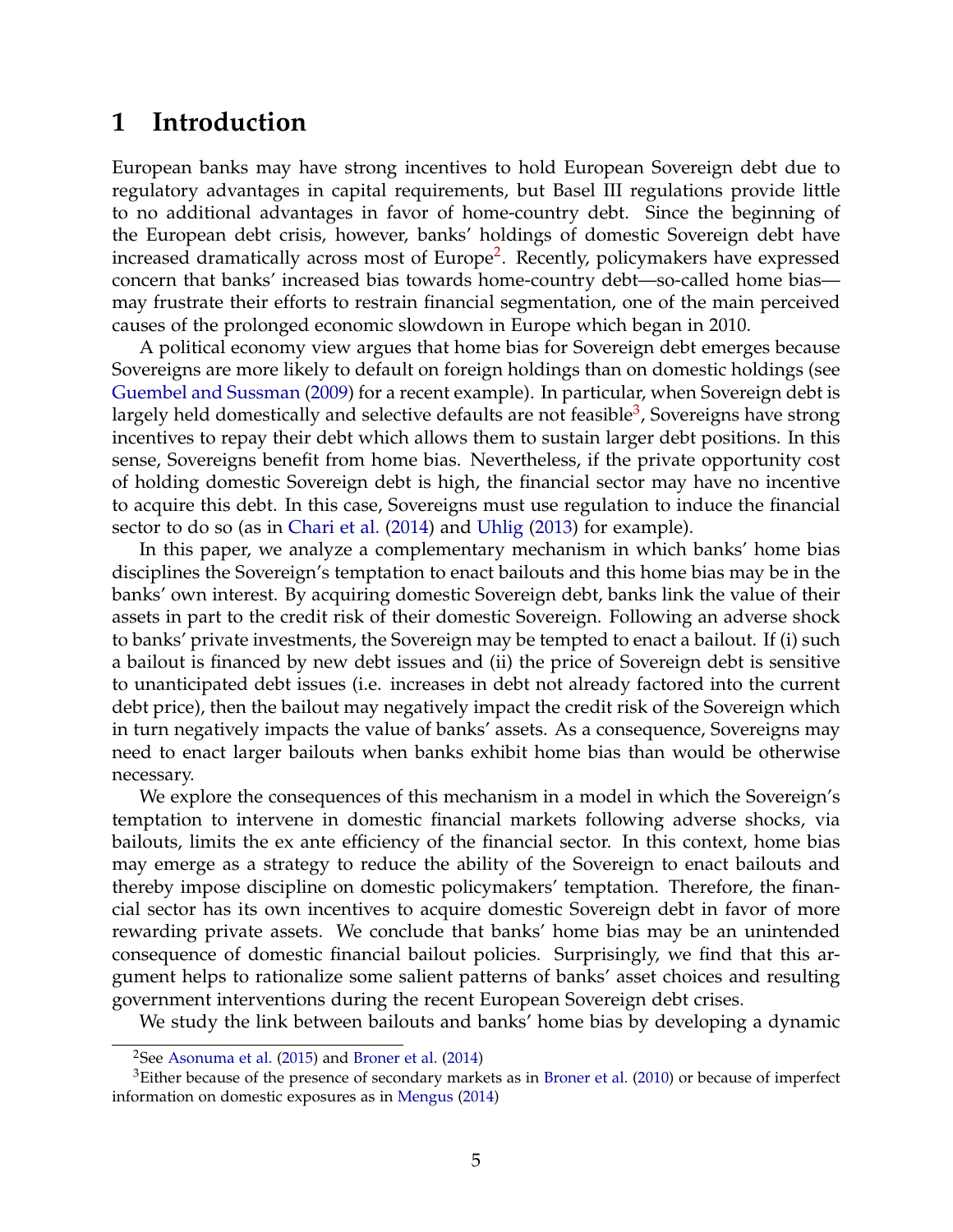<span id="page-7-1"></span>model of intermediation subject to moral hazard as in [Holmstrom and Tirole](#page-31-2) [\(1998\)](#page-31-2) that incorporates a Sovereign with discretion to intervene ex post in domestic financial markets. In this model, ex ante investment choices of a bank (made jointly by its creditors and its owners) impact optimal ex post interventions of the Sovereign. We show that the bank optimally chooses to bias its investment portfolio towards domestic Sovereign debt and away from higher return private investments or foreign Sovereign debt in order to limit ex post domestic interventions by the Sovereign.

In our model, as in [Calomiris and Kahn](#page-30-5) [\(1991\)](#page-30-5) or [Diamond and Rajan](#page-30-6) [\(2001\)](#page-30-6), bank runs, or bank liquidations, in which bank creditors decide to not re-finance the bank serve as a useful disciplining device to resolve the bank owners' moral hazard problem. When these liquidations are ex post inefficient, a benevolent Sovereign who lacks commitment has an ex post incentive to intervene and prevent the liquidation with a bailout. If such bailouts are expected to succeed, creditors correctly anticipate that the threat of liquidation is empty. Thus, as in [Farhi and Tirole](#page-30-7) [\(2012\)](#page-30-7) and [Chari and Kehoe](#page-30-8) [\(2013\)](#page-30-8), bailouts limit the capacity of creditors to resolve the bank's moral hazard problem and worsen ex ante efficiency of the bank. However, in contrast to them, we show that market mechanisms may suffice to impose discipline on the Sovereign's lack of commitment so that ex-ante regulations are unnecessary. $4$ 

The Sovereign's ex post incentive to bailout the bank motivates private agents to pursue strategies that prevent the Sovereign from successfully enacting bailouts. We show that investing in domestic Sovereign debt is one such strategy. The basic idea is that if the Sovereign issues external debt to finance a bailout, it concurrently lowers the value of banks' holdings of domestic debt and imposes capital losses on the very banks it is trying to rescue. If banks hold domestic Sovereign debt and the the price of this debt is sensitive to the size of the bailout, banks' losses on domestic debt may be sufficient to render ex post bailouts ineffective. As a result, bailouts do not occur in equilibrium. Domestic Sovereign debt, in contrast to other assets, has the feature of generating banks' capital losses contingent on the bailout policy of the Sovereign. In this sense, home bias is an optimal mechanism to discipline ex post public interventions.

Our theory suggests regulations on banks' asset holdings are not needed to incentivize banks to hold domestic issues in contrast to findings in [Chari et al.](#page-30-1) [\(2014\)](#page-30-1) and [Uhlig](#page-31-0) [\(2013\)](#page-31-0). Moreover, restrictions preventing banks from acquiring domestic Sovereign debt may have unintended, negative consequences on their welfare. In our model, such restrictions limit the ability of banks and the financial sector more broadly from imposing discipline on the Sovereign.

The result of optimality of banks' home bias relies on two conditions: i) bailouts are financed by debt and ii) the price of debt is sufficiently sensitive to unexpected debt exposures. In other words, bailouts require sufficiently large transfers of resources from the government to the financial sector so as to have a meaningful impact on the default risk associated with the government. Moreover, unexpected changes in government default risk impose losses on banks' balance sheets; that is, changes in government default risk are not selective in the sense that they are not only imposed on foreign

<span id="page-7-0"></span><sup>&</sup>lt;sup>4</sup>[Kahn and Santos](#page-31-3) [\(2015\)](#page-31-3) note that regulations themselves can be subject to time-inconsistency problems.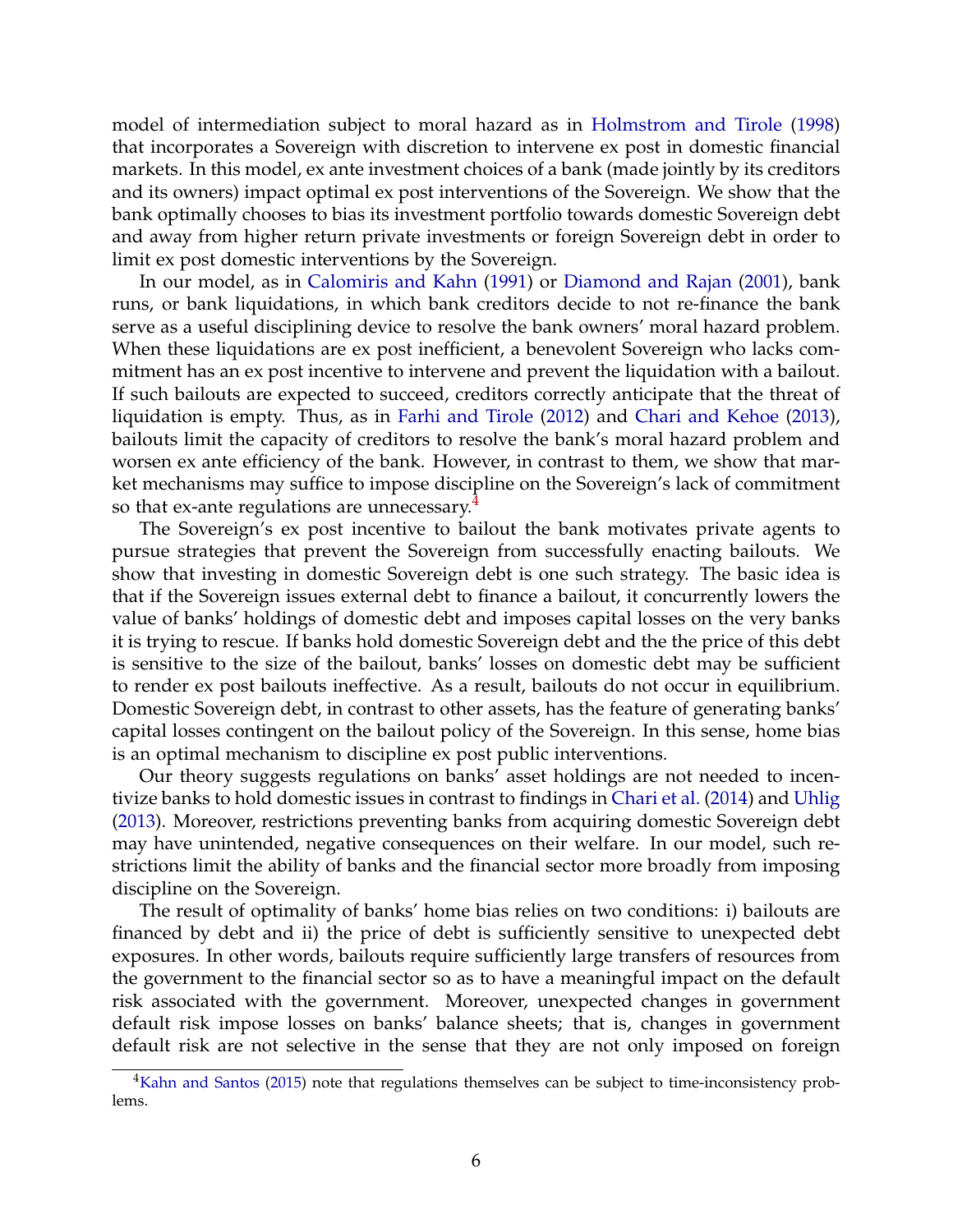<span id="page-8-1"></span>holders of domestic Sovereign debt.

We view these assumptions in our model as motivated by and in line with recent empirical evidence. [Acharya et al.](#page-30-9) [\(2014\)](#page-30-9) find that Sovereign credit risk increases considerably after government bailouts suggesting that bailouts induce large changes on the Sovereign's balance sheet. [Gennaioli et al.](#page-30-10) [\(2014\)](#page-30-10) provide evidence that domestic banks' balance sheets deteriorate when the domestic Sovereign defaults on its debt and that Sovereign default is less likely in countries with a high degree of home bias.

We also examine the effect of changes in the level of Sovereign debt on the extent of banks' home bias in our model. To examine the relationship between changes in Sovereign default risk and home bias in our model, we analyze two stylized models of Sovereign default. In the first model, increases in Sovereign Debt are *unbacked* in the sense that increases in Sovereign debt are not accompanied by changes in the ability of the Sovereign to raise revenues. In the second model, increases in Sovereign debt are *partially backed* in the sense that increases in Sovereign debt are accompanied by increases in the ability of the Sovereign to raise revenues. In both of these models, an increase in the indebtedness of the Sovereign leads to an increase in Sovereign default risk in equilibrium. However, increases in Sovereign debt reduce the Sovereign's bailout capacity in the unbacked model but improve the Sovereign's bailout capacity in the partially backed model.

These results provide an interpretation for the findings in [Battistini et al.](#page-30-11) [\(2013\)](#page-30-11) that, in response to a common risk factor (e.g. the risk of collapse of the euro), European banks increase their domestic exposures, instead of diversifying, increasing the fragmentation of the Euro Sovereign debt market in periods of higher default risk. Moreover, with unbacked debt, our model predicts that increases in Sovereign default risk are correlated with increases in the risk of inefficient liquidations, or bank run-like events. This feature of our model is consistent with evidence in [Gilchrist and Mojon](#page-30-12) [\(2014\)](#page-30-12) who find that there is a high correlation between Sovereign and domestic banks' credit risk in Europe. Moreover, [Acharya and Steffen](#page-30-13) [\(2013\)](#page-30-13) document that banks that have not been bailed out typically have significant exposures to their government's credit risk suggesting that home bias may be an effective deterrent to bailouts.

Our findings uncover crucial trade-offs in the design of regulation policies within the European Union. For example, they suggest that the creation of a Eurobond can have unintended consequences on the effectiveness of the European Stability Mechanism as a permanent crisis resolution mechanism for the Euro area. On the one hand, the creation of Eurobonds, which are likely to be largely held by European banks, may improve exante efficiency of the European financial sector by bringing more credibility to the threat of banks' liquidations. On the other hand, as bailouts become more costly internally, the European financial sector might appear *less* resilient to future adverse financial shocks by limiting the potential scope for ex post interventions.

Our model also sheds new light on observations on banks' home bias in Europe. First, we provide a new rationale for the level and evolution of home bias in Europe observed in the data.<sup>[5](#page-8-0)</sup> Our theory suggests this level may not solely be due to bank

<span id="page-8-0"></span><sup>&</sup>lt;sup>5</sup>See [Committee on the Global Financial System](#page-31-4) [\(2011\)](#page-31-4) and [European Systemic Risk Board](#page-31-5) [\(2015\)](#page-31-5) for a detailed overview.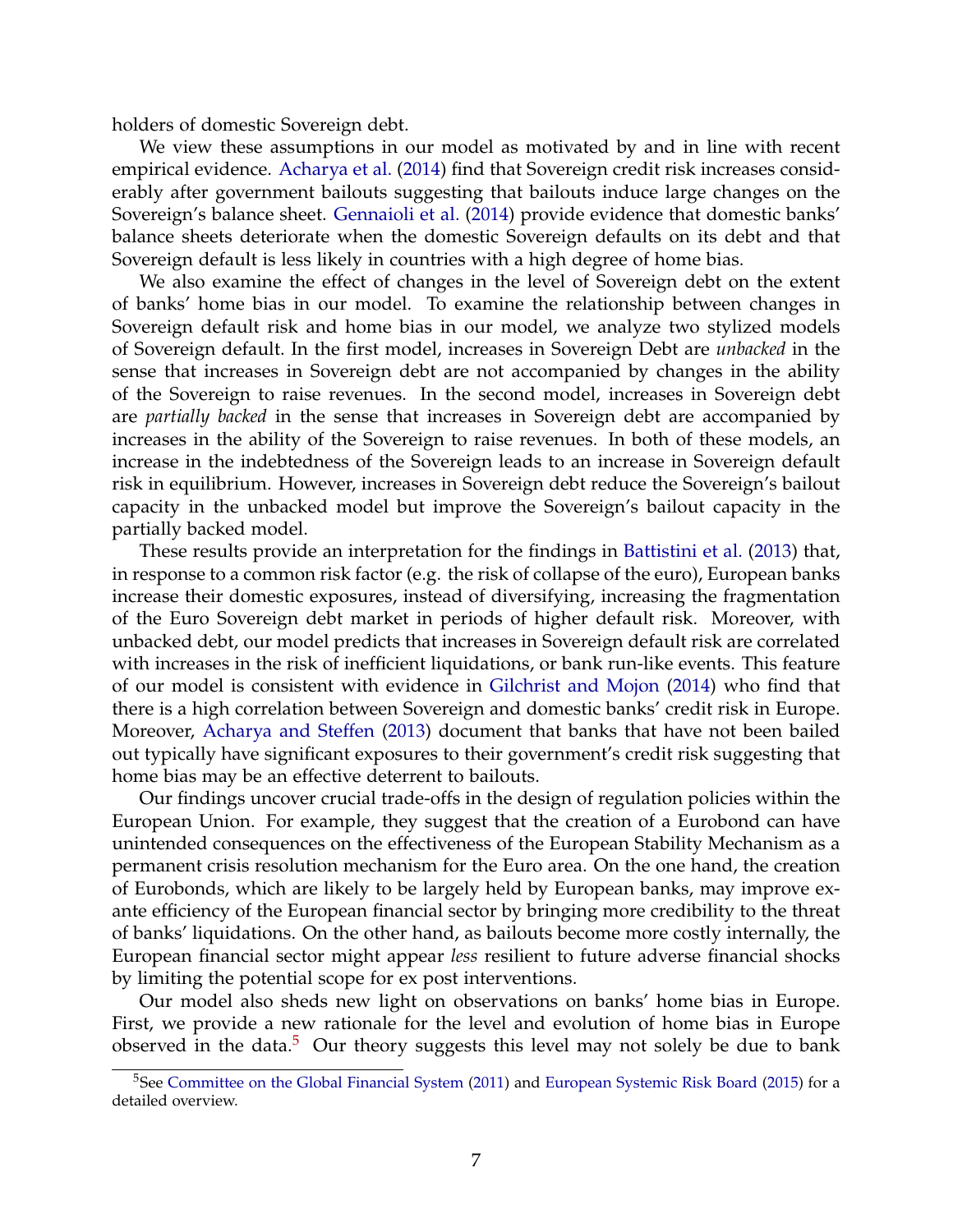<span id="page-9-1"></span>regulations incentivizing banks to acquire their own currency denominated debt. Second, differences in the evolution of banks' holdings of home Sovereign debt across time in Europe may be attributed to changes in fiscal imbalances and the implied Sovereign bailout capacity. In this respect, we briefly discuss the different cases of Ireland, Spain and Greece in the context of the European crises of 2010.

## **2 Optimal Home Bias**

In this section, we introduce a model based on [Holmstrom and Tirole](#page-31-2) [\(1998\)](#page-31-2) that we extend to incorporate an additional round of moral hazard and investment in government debt. We demonstrate that home bias may arise as an optimal response to the inability of the government to commit to not pursue bailout.

### **2.1 Environment**

The model is set in discrete time with three periods,  $t = 0, 1, 2$ . There are two agents: a *lender* and a *borrower*. Both the lender and the borrower are risk neutral and do not discount consumption across periods. We think of the lender as representing a large group of depositors and the borrower as representing managers or owners of inside equity of the aggregate of financial institutions.<sup>[6](#page-9-0)</sup> For ease of exposition, we refer to the borrower as a (representative) *bank*.

The bank is initially endowed with resources of size A and, in period 0, has access to a stochastic constant return to scale private investment opportunity subject to two instances of moral hazard. The bank also has access to a public investment opportunity; that is, the bank may purchase government debt. The bank is protected by *limited liability* in the sense that in all periods and all histories the bank's consumption is non negative.

Each unit of private investment in period 0 earns either a high rate of return equal to R or a low rate of return equal to 0 in period 2. In period 1, an additional stochastic amount funding equal to  $\rho \geq 0$  per unit of period 0 investment is required to continue private investments. We call ρ a *liquidity shock* as it represents additional cash needs. The bank may choose to exert high effort or *shirk* (exert low effort) in both period 1 and period 2. The bank's effort choices impact both the distribution of liquidity shocks and the distribution of private investment returns.

If the bank exerts effort in period 1, the liquidity shock is zero,  $\rho = \rho_q = 0$  ("good") with probability  $p_h$  and is positive,  $\rho = \rho_b > 0$  ("bad") with probability  $1 - p_h$ . If the bank shirks in period 1, the liquidity shock is positive  $\rho = \rho_b$  with probability 1.

<span id="page-9-0"></span> $6$ One rationale for thinking of the bank as representative of the financial system arises from the idea that banks correlate their investments in risky private assets. In a related paper, [Zetlin-Jones](#page-31-6) [\(2014\)](#page-31-6) demonstrates that correlation in private investment can arise as part of an optimal contract when the banking activities are subject to moral hazard. In this sense, in contrast to [Farhi and Tirole](#page-30-7) [\(2012\)](#page-30-7), correlation in private investments mitigates frictions arising from moral hazard.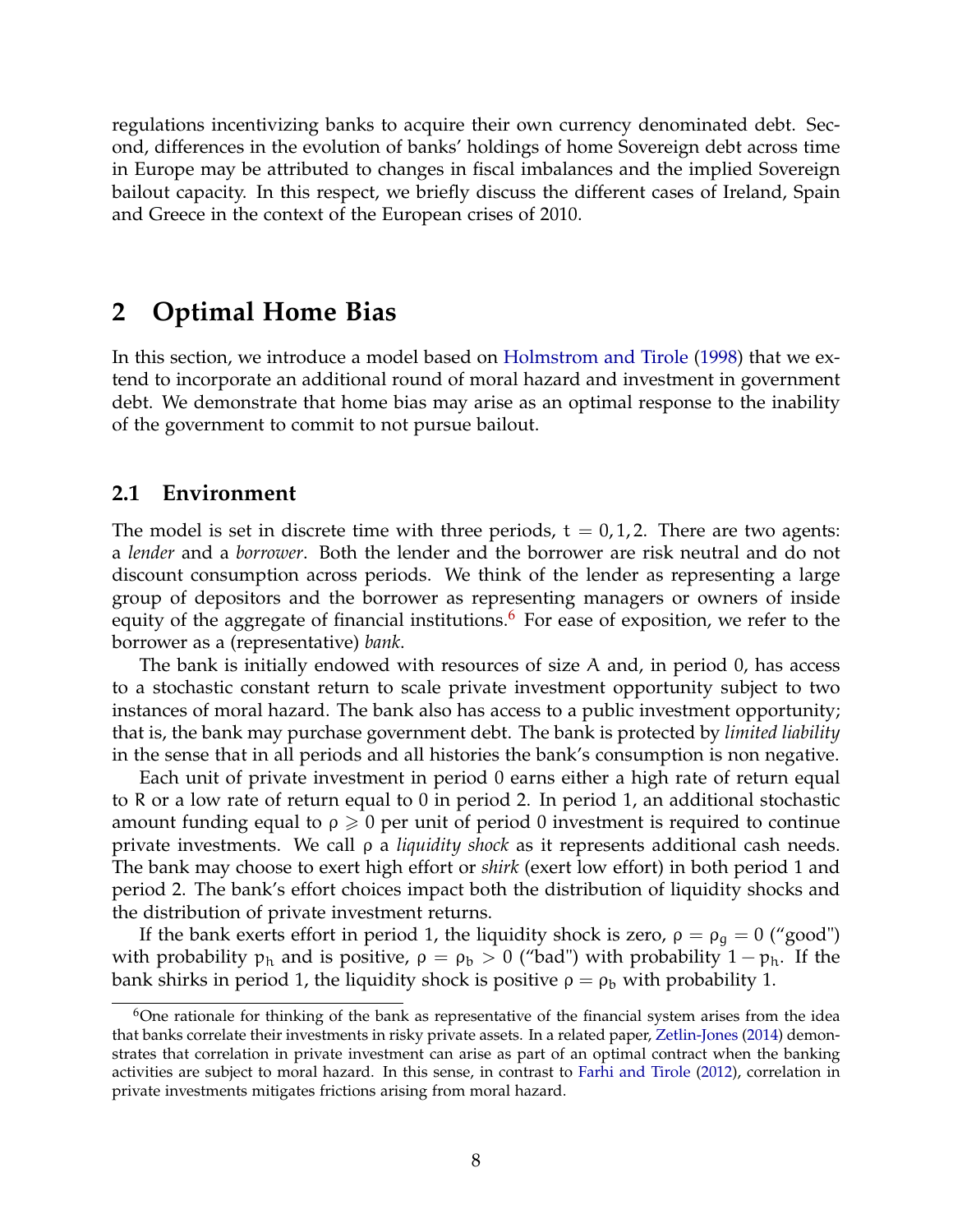<span id="page-10-4"></span>If the bank exerts effort in period 2, the per unit return is R in period 2 with probability  $p_h$  and 0 with probability  $1 - p_h$ . If the bank shirks in period 2, the per unit return is R with probability  $p_h - \Delta p$  and 0 with probability  $1 - p_h + \Delta p$ . We make the natural assumption that  $p_h > \Delta p > 0$ . [7](#page-10-0)

In any period, the bank obtains a private benefit  $B > 0$  per unit of private investment should it shirk. The bank's effort choice in each period is unobservable by the lender while the realization of both the liquidity shock in period 1 and the rate of return in period 2 is observable by the lender.

In period 0, the bank may also undertake public investment by purchasing public debt with the scale of public investment observed by the lender. We let  $R<sup>S</sup>$  denote the implicit rate of return earned by the bank's public investment in period 1. Section [2.2](#page-10-1) assumes R<sup>S</sup> is exogenous. In Section [2.3,](#page-15-0) we endogenize R<sup>S</sup> and consider how R<sup>S</sup> changes when the government pursues ex post interventions.

**Contracts with Limited Private Commitment.** We define a *contract* to be a collection of functions  $C = \{I, h, x(\rho), R_f(\rho)\}\$  which specify the scale of investment I, the *portfolio allocation*  $h \in [0, 1]$  which describes the fraction of the total investment scale to be invested in public debt, a *continuation rule* as a function of the liquidity shock x(ρ) and a rate of return to pay the bank in the event the project pays R as a function of the liquidity shock  $R_f(\rho)$ .

The lender faces limited private commitment. Specifically, we assume that in period 1 after the realization of the liquidity shock  $\rho_j$ , the bank may propose to implement a new continuation contract  $C_1(\rho_j) = \{\hat{x}, \hat{R}_f\}$  by paying a transaction cost κI(1 – h) where κ represents a per private investment unit cost of re-negotiation. $8$  Note that the continuation contract cannot alter the scale of private investment,  $I(1-h)$ . Conditional on paying the re-negotiation cost, the continuation contract is implemented only if it increases ex post welfare for both the lender and the bank. This re-negotiation game gives rise to *credibility* constraints that potentially restrict long-term contracts. We will say a contract is *credible*, or immune to re-negotiation for all liquidity shocks, if there exists no continuation contract which increases ex post welfare for both the lender and the bank (and respects the bank's period 2 incentive constraint).

### <span id="page-10-1"></span>**2.2 Optimal Contracts without Government**

To simplify the analysis, we follow [Holmstrom and Tirole](#page-31-2) [\(1998\)](#page-31-2) and analyze contracts which maximize the bank's net return subject to the participation constraint of the lender (the principal), the incentive constraints of the bank (the agent) and the credibility constraints. We begin by analyzing a benchmark case without government intervention and with R<sup>S</sup> as exogenous and fixed.

<span id="page-10-3"></span><span id="page-10-0"></span> $\%$ Of course, our analysis is robust to a more symmetric or general assumption about how bank effort impacts the distribution of liquidity shocks and returns.

<span id="page-10-2"></span> ${}^{8}$ [Zetlin-Jones](#page-31-6) [\(2014\)](#page-31-6) provides a micro-foundation for a re-negotiation game which endogenizes this cost per unit κ.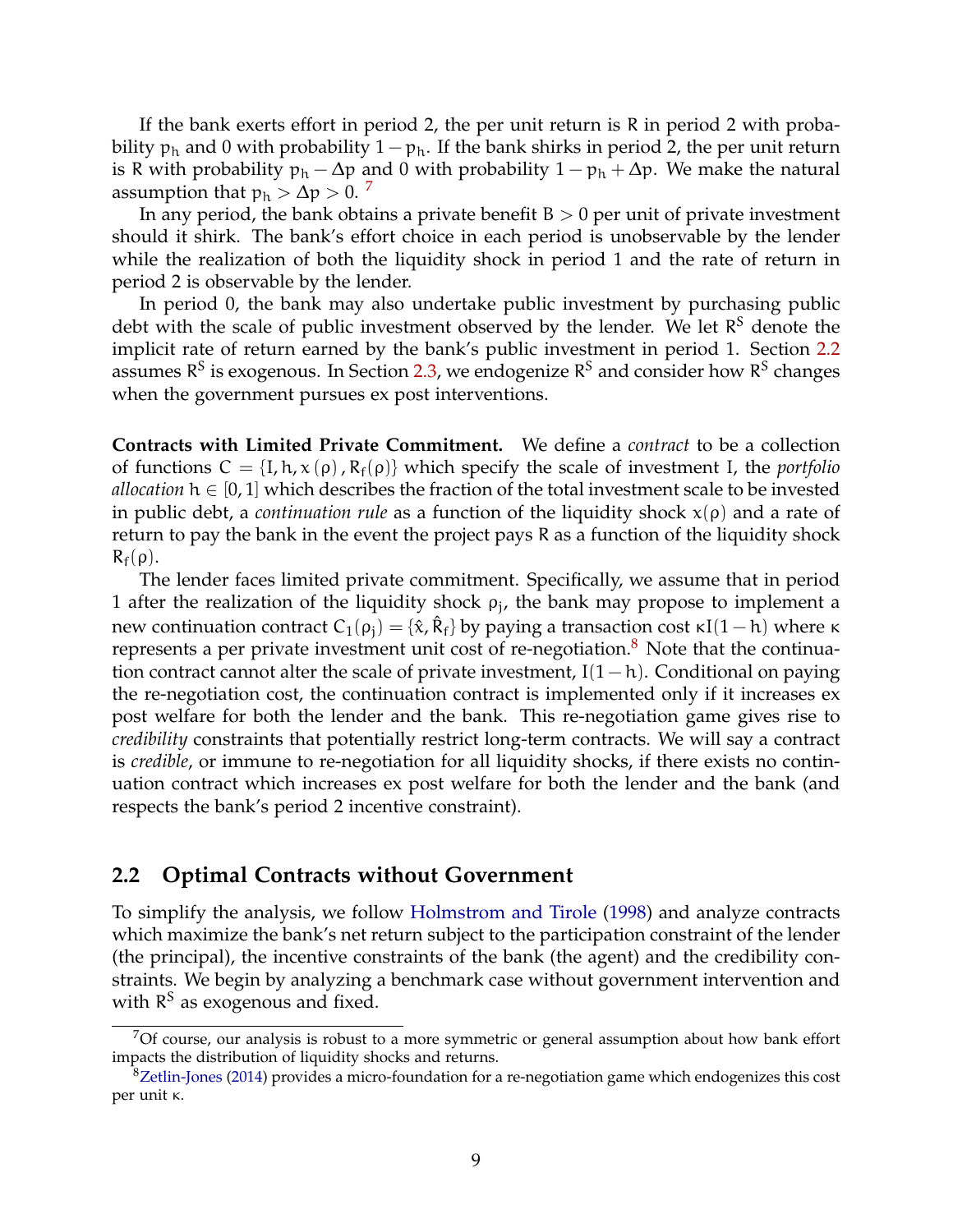**Definition 1** (Optimal Contracts without Government)**.** *The optimal contract maximizes the bank's objective*

<span id="page-11-3"></span>
$$
\Psi I - A \tag{1}
$$

*where the expected rate of return paid to the bank,* Ψ*, satisfies*

$$
\Psi = p_h x \left( \rho_g \right) p_h R_f \left( \rho_g \right) + (1 - p_h) x \left( \rho_b \right) p_h R_f \left( \rho_b \right), \tag{2}
$$

*subject to the lender's participation constraint*

<span id="page-11-2"></span>
$$
I h R^S + I(1-h) \left[ p_h x \left( \rho_g \right) p_h R + (1-p_h) x (\rho_b) (p_h R - \rho_b) \right] - \Psi I \geqslant I - A,\tag{3}
$$

*the period 2 incentive constraint of the bank*

<span id="page-11-0"></span>
$$
R_f(\rho_j)\Delta p \geqslant B(1-h),\tag{4}
$$

*the period 1 incentive constraint of the bank*

<span id="page-11-1"></span>
$$
x(\rho_g) p_h R_f(\rho_g) - x(\rho_b) p_h R_f(\rho_b) \geqslant B(1-h)/p_h,\tag{5}
$$

*and the credibility constraints – for all liquidity shocks* ρ<sup>j</sup> *, there exists no continuation contract*  $C_1(\rho_j) = {\hat{\mathbf{x}}, \hat{\mathbf{R}}_f}$  such that

$$
I\left[hR^s + (1-h)\hat{x}\left(p_h\left[R - \frac{\hat{R}_f}{1-h}\right] - \rho_j - \kappa\right)\right] \ge I\left[hR^s + (1-h)x_j\left(p_h\left[R - \frac{R_{fj}}{1-h}\right] - \rho_j\right)\right]
$$
\n(6)

 $\hat{x}p_h\hat{R}_f \geq x_jp_hR_{fj}$  (7)

 $\:$   $with$   $at$   $least$   $one$   $strict$   $inequality$   $and$   $satisfying$   $\hat{\mathsf{R}}_{\mathrm{f}}\Delta\mathrm{p}$   $\geqslant$   $\mathrm{B}(1-\mathrm{h});$   $i.e.$   $\:$   $the$   $\;bank's$   $\;period$   $2$ *incentive constraint.*

Note that Definition [1](#page-10-3) implicitly assumes that high effort in both periods is optimal. Formally, we restrict attention to underlying parameters such that high effort in both periods is useful in the sense that any lending arrangement which induces high effort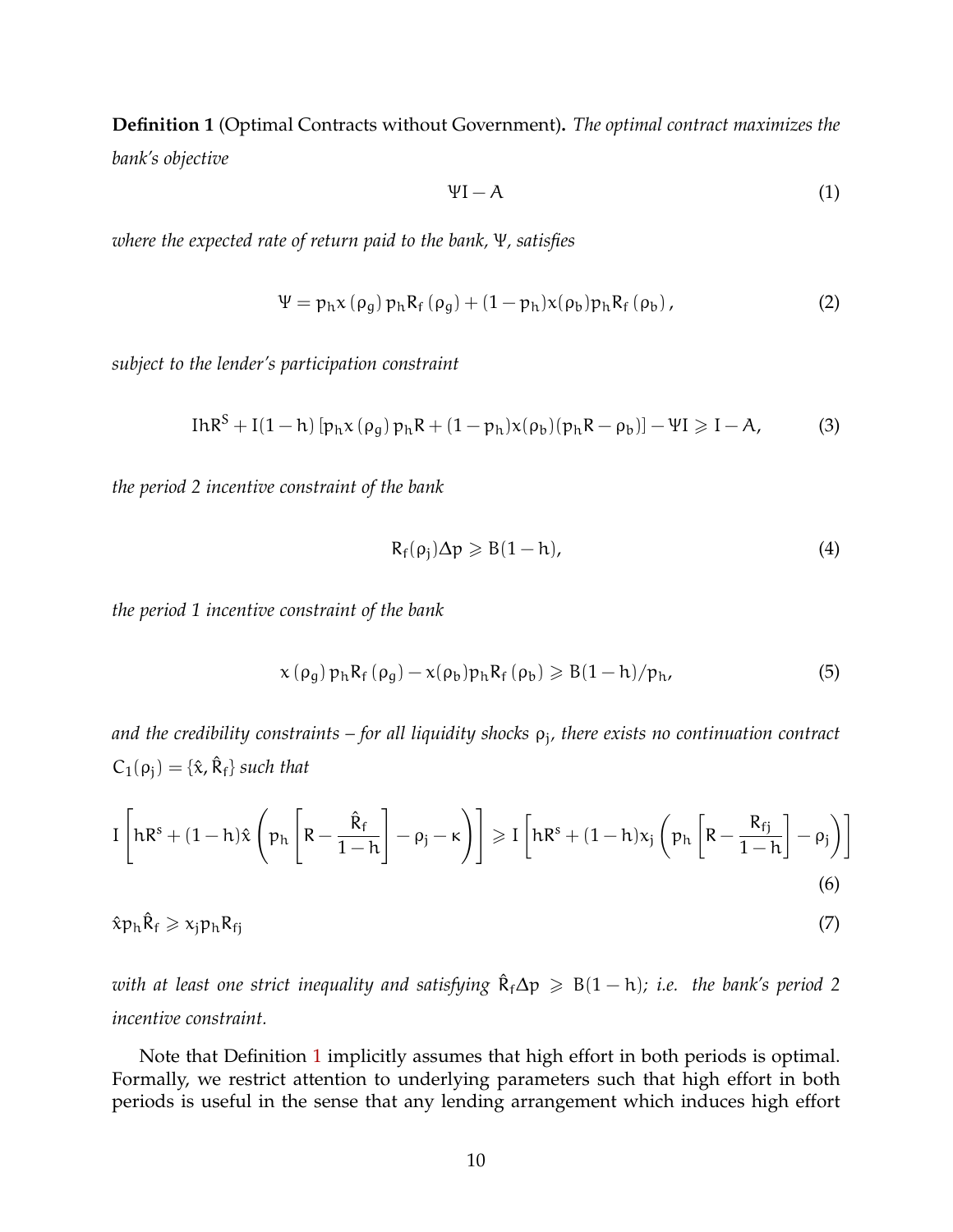<span id="page-12-4"></span>dominates those which call for low effort in any period.<sup>[9](#page-12-0)</sup>

The constraints [\(4\)](#page-11-0) and [\(5\)](#page-11-1) ensure that the bank will provide effort in both periods 1 and 2. Since the bank enjoys private benefits from shirking proportional to  $I(1-h)$  but receives returns  $R_f(\rho)$  proportional to I, in principle, contracts which allocate a greater fraction of the investment portfolio to public debt feature more relaxed incentive constraints. This effect is reflected in constraints [\(4\)](#page-11-0) and [\(5\)](#page-11-1) which become more slack as h increases. In spite of this benefit, if private investments are sufficiently superior to public debt, then optimal contracts feature no investment in public debt.

**Characterizing the Optimal Contract.** In characterizing optimal contracts, we proceed under the conjecture that the credibility constraints faced by the lender and the bank are slack. Below, we describe conditions on the re-negotiation cost, κ such that this conjecture is verified.

To conserve on notation, we let  $x_i = x(\rho_i)$  and similarly for  $R_{fi}$ . It is useful to observe that conditional on a portfolio allocation, h, and a continuation rule,  $x(\rho)$ , the minimal rates of return paid to the bank which induce effort satisfy

<span id="page-12-2"></span>
$$
R_{fb} = \frac{B(1-h)}{\Delta p}
$$
 and  $R_{fg} = \frac{B(1-h)}{x_g p_h^2} + \frac{x_b B(1-h)}{x_g \Delta p}$ . (8)

Next, we define  $\rho_1 = p_h R$ , and similarly  $\rho_0 = p_h (R - B/\Delta p)$ . The value  $\rho_1$  represents the expected social return to investment from period 1 to period 2 without incorporating the costs of moral hazard. The value  $\rho_0$  represents the expected return to investment after paying the bank the minimum return needed to induce effort in period 2.

Our characterization parallels that of [Holmstrom and Tirole](#page-31-2) [\(1998\)](#page-31-2). First, we conjecture that the lender's participation constraint binds. Note that this will be the case as long as the rate of return paid to the lender, which is proportional to the total scale of investment I, is less than  $1$  – we verify this conjecture later. If  $(3)$  binds, then the objective [\(1\)](#page-11-3) can be written as

$$
m(h, x_g, x_b)I(h, x_g, x_b, R_{fg}, R_{fb})
$$
\n(9)

where

<span id="page-12-3"></span>
$$
m(h, x_g, x_b) = hR^s + (1 - h) \left[ p_h x_g p_h R + (1 - p_h) x_b (p_h R - \rho_b) \right] - 1. \tag{10}
$$

Note that  $m(\cdot)$  represents the bank's expected rate of return on investment which depends only on the portfolio allocation h and the continuation rule x. Hence, the rate the bank is paid is conditional on private project returns being successful,  $R_{fa}$  and  $R_{fb}$  only determine the scale of investment. From the lender's participation constraint [\(3\)](#page-11-2), the scale of investment is decreasing in the rates of return  $R_{fj}$  and thus the optimal contract minimizes these rates of return.<sup>[10](#page-12-1)</sup> That is, R<sub>fb</sub> and R<sub>fq</sub> are the minimal rates that induce effort and satisfy [\(8\)](#page-12-2).

<span id="page-12-0"></span><sup>&</sup>lt;sup>9</sup>In particular, if  $\rho_1 \geqslant (p_h - \Delta p)R$  and  $1 > p_h(\rho_1 - \rho_b)$  then one can show that no credible contracts call for low effort in period 2 and that the best contract which calls for low effort in period 1 is dominated by the best contract which calls for high effort in period 1. Details are available upon request.

<span id="page-12-1"></span><sup>&</sup>lt;sup>10</sup>This argument requires that  $m(h, x_g, x_b) > 0$  in the optimal contract. As in [Holmstrom and Tirole](#page-31-2)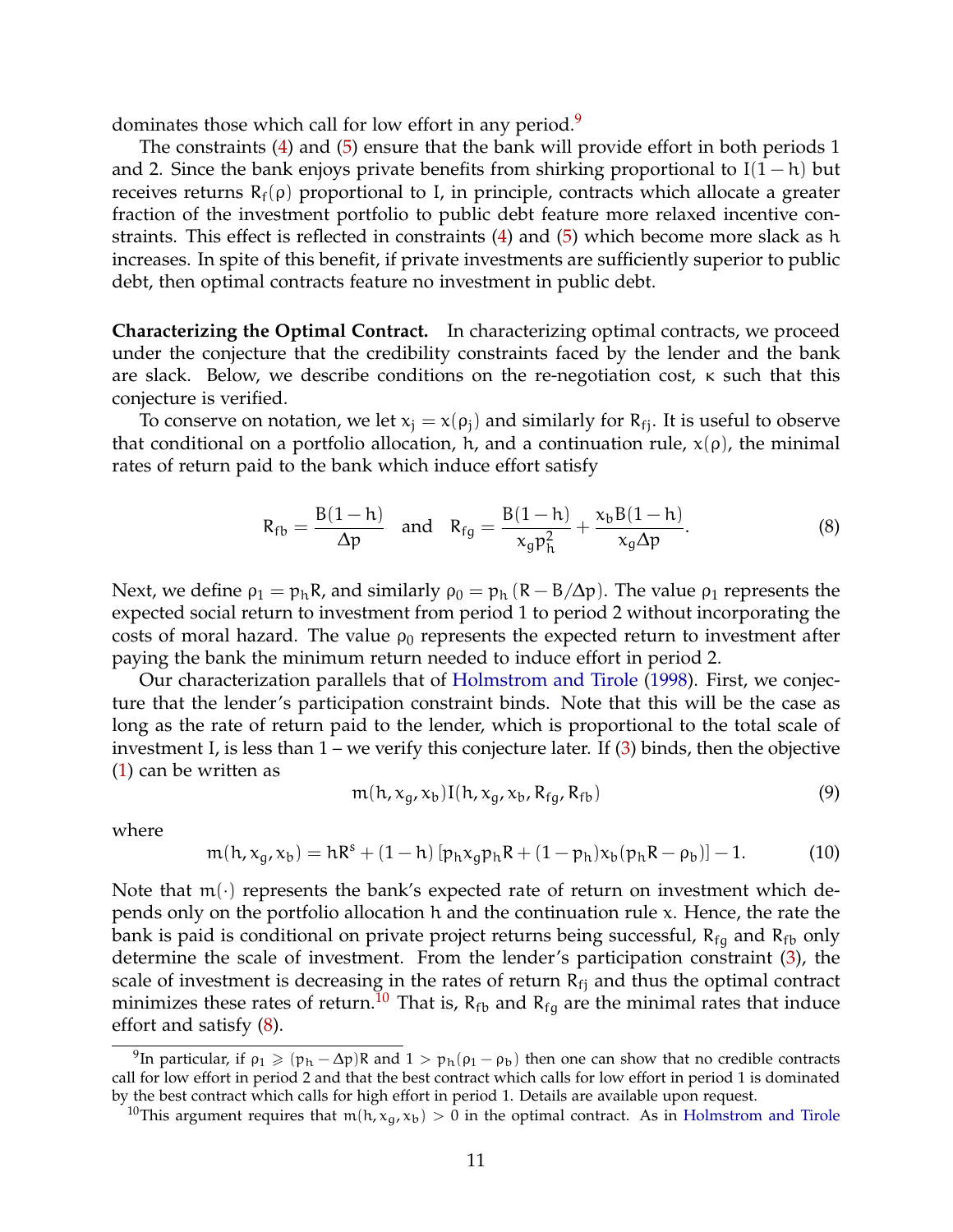Substituting [\(8\)](#page-12-2) into [\(3\)](#page-11-2) with equality yields the scale of investment as a function only of h,  $x_q$ , and  $x_b$ :

<span id="page-13-0"></span>
$$
I(h, x_g, x_b) = \frac{A}{1 - hR^S - (1 - h)[x_g p_h \rho_1 - B + x_b ((1 - p_h)(\rho_0 - \rho_b) - p_h(\rho_1 - \rho_0))]}.
$$
(11)

Equations [\(10\)](#page-12-3) and [\(11\)](#page-13-0) show that the objective is strictly increasing in  $x_g$  so that for any h, the optimal continuation decision following a good liquidity shock satisfies  $x_g = 1$ .

We can then define the value to the bank of any contract with  $x_g = 1$  and any  $x_b$  and h as

$$
V(x_b, h) = m(h, 1, x_b)I(h, 1, x_b).
$$
 (12)

We now impose a sequence of parametric restrictions which makes our problem economically relevant. First, the public investment return  $R<sup>S</sup>$  is low enough to ensure that the bank does not optimally acquire government debt.

<span id="page-13-4"></span>**Assumption 1.** *Returns on the public investment are lower than the marginal utility of con*sumption; i.e.  $\rm R^S < 1.11$  $\rm R^S < 1.11$ 

Straightforward algebra demonstrates that  $\mathrm{R}^\mathrm{S} \leqslant 1$  implies  $\partial \mathrm{V}(\mathsf{x}_\mathsf{b},\mathsf{h})/\partial \mathsf{h} \leqslant 0$ , and thus the value of the bank  $V(x_b, h)$  is strictly decreasing in the fraction of the bank's portfolio allocated to public investment. While an increase in h does relax the incentive constraints of the bank, this force is not sufficient to overturn the fact that the rate of return on public investment is dominated by the rate of return on the private investment. As a result, the optimal contract features no public investment, or  $h = 0$ .

Second, a commitment to liquidate the bank following a bad liquidity shock improves the ex ante value of the optimal contract by relaxing the bank's incentives to shirk.

<span id="page-13-2"></span>**Assumption 2.** *Expected returns and the cost of moral hazard satisfy*

<span id="page-13-3"></span>
$$
p_h \frac{B}{\Delta p} - (1 - p_h) \frac{\rho_1 - \rho_b}{p_h \rho_1 - 1} B > 0.
$$
 (13)

To see why a decrease in the continuation rate improves the value of the contract, consider the impact on the value associated with a decrease in  $x_b$ . From [\(10\)](#page-12-3), observe that such a decrease reduces the rate of return  $m(h, 1, x_b)$ . However, the same decrease in  $x<sub>b</sub>$  causes the scale of investment to rise since it relaxes the period 1 incentive constraint of the bank and reduces  $R_{fa}$  (as seen in [\(8\)](#page-12-2)).

When Assumption [2](#page-13-2) holds,  $\frac{\partial V(x_b, 0)}{\partial x_b} \leq 0$ . On the margin, when h = 0, the incentive benefits of reducing  $x<sub>b</sub>$  are given by the first term in [\(13\)](#page-13-3) while the costs of reducing the rate of return are given by the second term in [\(13\)](#page-13-3). Hence, under Assumption [2,](#page-13-2) the

[<sup>\(1998\)</sup>](#page-31-2), this is necessarily the case as long as  $p_h R - (1 - p_h)\rho_b > 1$ .

<span id="page-13-1"></span><sup>&</sup>lt;sup>11</sup> Technically, we require that  $R^S$  is small relative to the discount rate of lender, which in our model is equal to 1.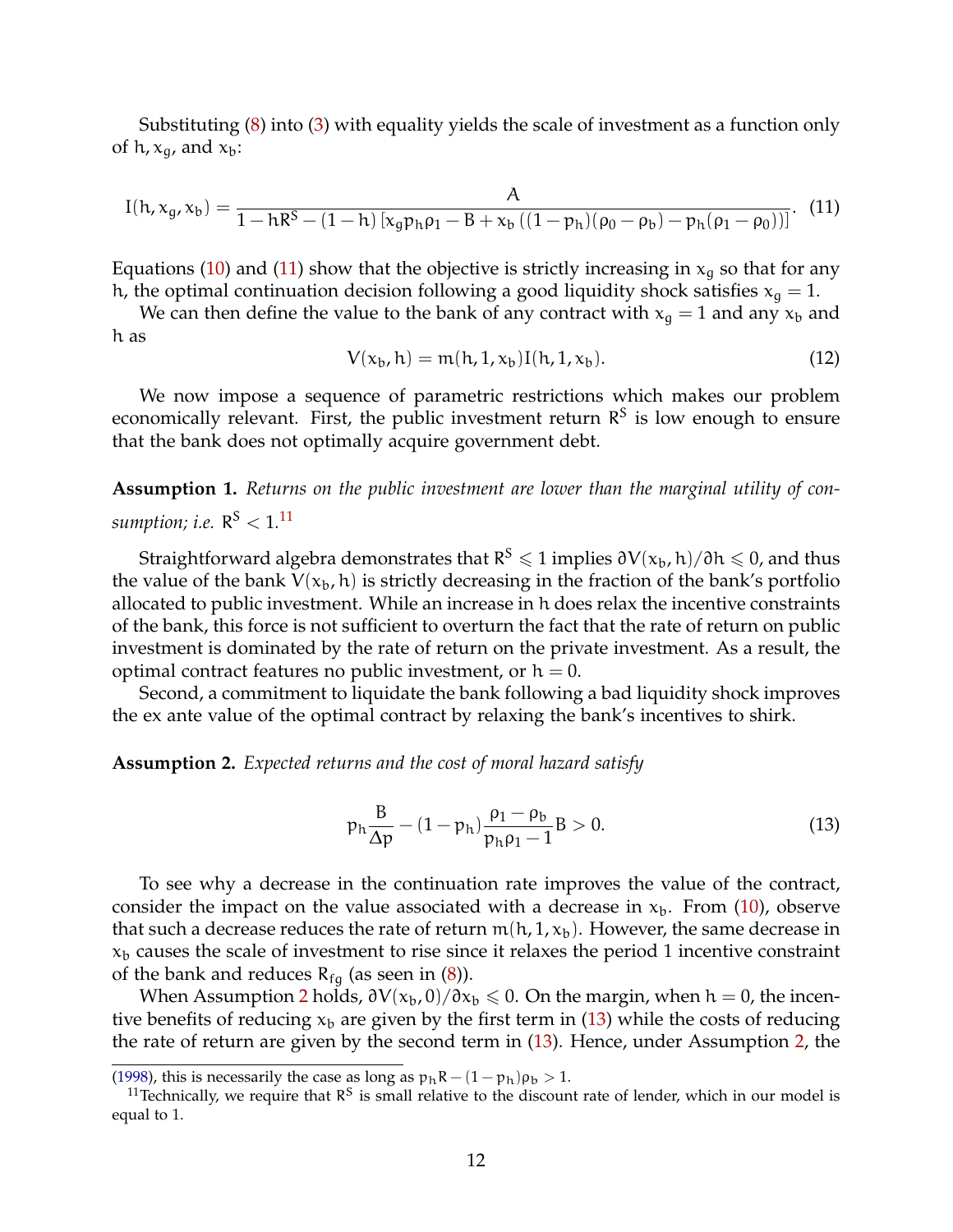<span id="page-14-3"></span>benefits of reducing  $x<sub>b</sub>$  outweigh the costs and a commitment to liquidate following a bad liquidity shock is optimal, or  $x_b = 0$ .

Third, private investment returns are small enough so that private investments are not self-financing (that is, the lender's participation constraint binds).

#### <span id="page-14-0"></span>**Assumption 3.** *Expected returns and the cost of moral hazard satisfy*

$$
\max\{p_h \rho_1 - B, \rho_0 - (1 - p_h)\rho_b - B\} < 1. \tag{14}
$$

Assumption [3](#page-14-0) bounds the rate of return paid to the lender so that the lender's participation constraint binds in the optimal contract. The requirements  $p_h p_1 - B < 1$ and  $\rho_0 - (1 - p_h)\rho_b - B < 1$  imply that the marginal cost of providing funds to the bank is larger than the marginal return for the lender when the liquidation strategy is  $x_q = 1$ ,  $x_b = 0$  and  $x_q = x_b = 1$ , respectively. Since these two liquidation strategies entail different moral hazard costs, we require both conditions to be satisfied.<sup>[12](#page-14-1)</sup>

Fourth, the re-negotiation costs are large so that a commitment to liquidate following bad liquidity shocks is credible and ex post liquidation of the bank is inefficient.

<span id="page-14-2"></span>**Assumption 4.** *Expected returns and the cost of renegotiation satisfy*

$$
\rho_0 > \kappa > \rho_0 - \rho_b > 0. \tag{15}
$$

The conditions in Assumption [4](#page-14-2) imply that a threat to liquidate following a good liquidity shock is not credible (since  $ρ_0$  > κ), that a threat to liquidate following a bad liquidity shock is credible (since  $\kappa > \rho_0 - \rho_b$ ) and that liquidation following a bad liquidity shock is ex post inefficient (since  $\rho_0 - \rho_b > 0$ ).

The spread between κ and the returns from providing the needed liquidity and continuing private investments measures the extent to which additional resources are required to induce a renegotiation. Since  $\rho_0 > \kappa$ , it is immediate, following a good liquidity shock, this spread is negative so that any threat to liquidate the bank following such a shock is not credible—of course, continuation after such a shock is credible. A threat to liquidate following a bad liquidity shock is credible because the spread between cost of renegotiation (κ) and the benefits ( $ρ_0 - ρ_b$ ) is positive.

Note that in the absence of re-negotiation costs—i.e. if  $\kappa = 0$ —both the lender and the bank can made better off by continuing private investments in spite of the presence of the bank's moral hazard because  $\rho_0 - \rho_b > 0$ . In this sense, liquidation following a bad liquidity shock is ex post inefficient. Following the literature on banking panics beginning with [Diamond and Dybvig](#page-30-14) [\(1983\)](#page-30-14), we think of ex post inefficient liquidations as resembling banking panics.

<span id="page-14-1"></span> $12$ One might also notice that this assumption resembles one made in [Holmstrom and Tirole](#page-31-2) [\(1998\)](#page-31-2) but accounts for the fact that our model features features two instances of moral hazard.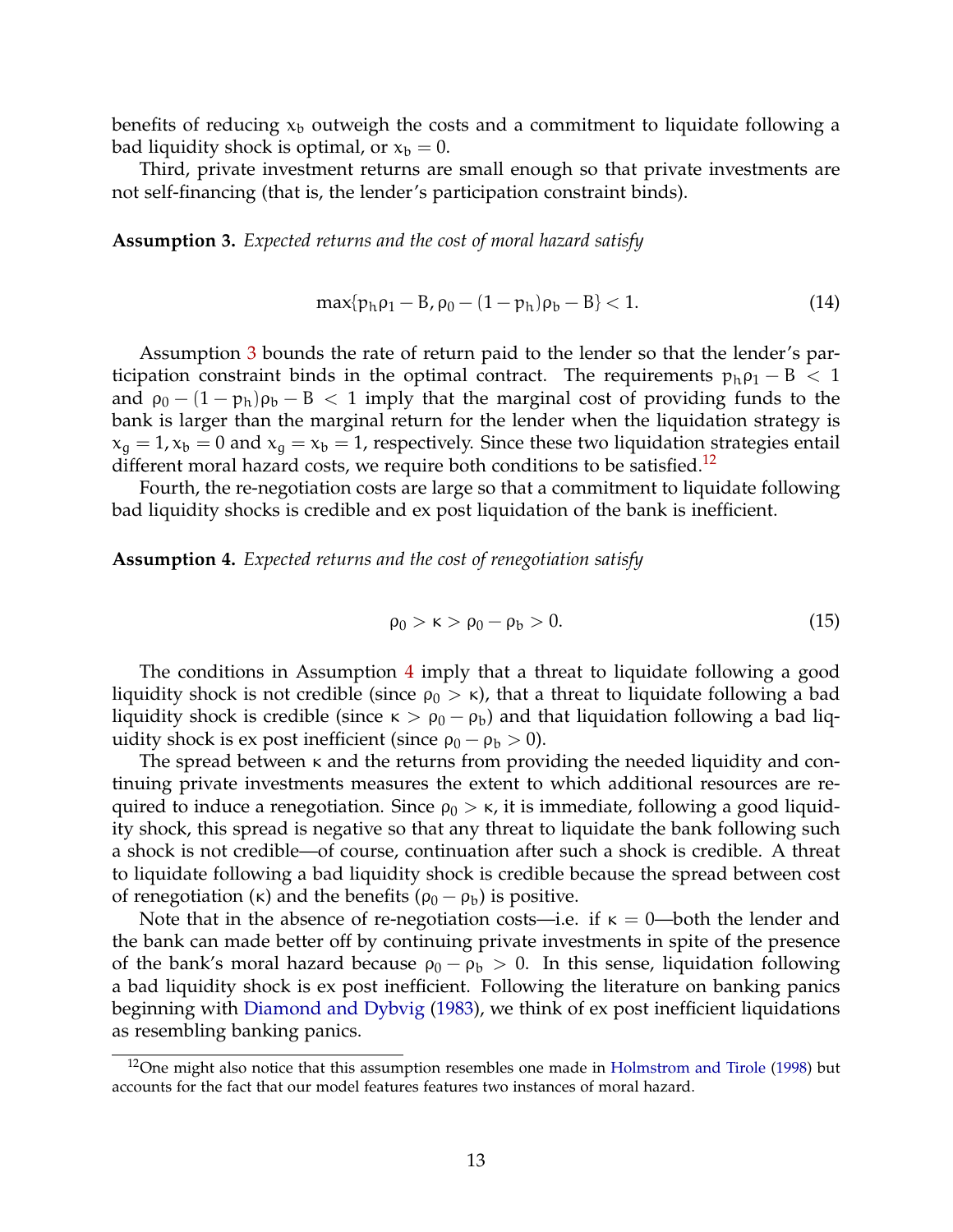**Proposition 1.** *Under Assumptions [1](#page-13-4)[-4,](#page-14-2) the optimal contract features no public investment*  $(h = 0)$ , continuation after a good liquidity shock ( $x_q = 1$ ) and liquidation of private investments *after a bad liquidity shock* ( $x<sub>b</sub> = 0$ ) and such liquidation is ex post inefficient.

Imagine for a moment that a benevolent government that lacks commitment can costlessly raise resources to bailout the bank. That is, this government can inject resources so as to induce a re-negotiation between the lender and the bank. (Below, we formalize the government action and the costs of raising resources). Since liquidation is ex post inefficient, if the costs of raising resources are sufficiently small, then by injecting these resources the government can induce a Pareto improvement for the borrower and lender.

The required size of the injection is simply  $\kappa - (\rho_0 - \rho_b) > 0$ . In this sense, when  $\rho_0 > \rho_b$ , a government that lacks commitment has a temptation to bailout the bank and induce a re-negotiation contract that calls for continuation following bad liquidity shocks. Notice also that the spread between the transaction cost  $\kappa$  and the gains from re-negotiation  $\rho_0 - \rho_b$  determines the amount of resources needed for the government to bailout the bank.

If the bank and the lender rationally anticipate such a government bailout, then the threat to liquidate the bank following a bad liquidity shock is not credible. In other words, the optimal contract we have described would not be time consistent. Thus, the lack of government commitment worsens ex ante incentives of the bank.

In the next section, we show that when the return on public investment,  $R^S$ , is sensitive to the size of the government bailout, private agents—the lender and bank—may be able to impose discipline on the government and resolve the government's time inconsistency problem.

## <span id="page-15-0"></span>**2.3 Optimal Contracts with Government**

In this section, we formally introduce a third agent—a domestic Sovereign—or *government*. This government faces a lack of commitment problem in the sense that it may attempt to intervene to induce renegotiation when it perceives it has an ability to implement a Pareto improvement. We introduce a simple model of government debt pricing where the value of government debt decreases with the stock of debt. We show that the set of credible continuation rules that the bank can implement depends critically on the interaction between government debt prices, the size of government interventions and the fraction of the bank's portfolio invested in domestic government debt.

The government issues bonds in period 0 and may issue additional bonds in period 1. Each bond is a claim on one unit of consumption in period 2. Let  $D_t$  denote the amount of debt issued by the government in period t, evaluated in terms of the amount of period 2 consumption that the government has promised to pay. Let the period 0 outstanding stock of debt be exogenously specified. The government may choose to bail out the bank by injecting resources in period 1. The government may make this bailout conditional on the bank entering a re-negotiation and continuing its investments.<sup>[13](#page-15-1)</sup> We

<span id="page-15-1"></span> $13$ An alternative interpretation is that the government simply takes ownership of the bank and remits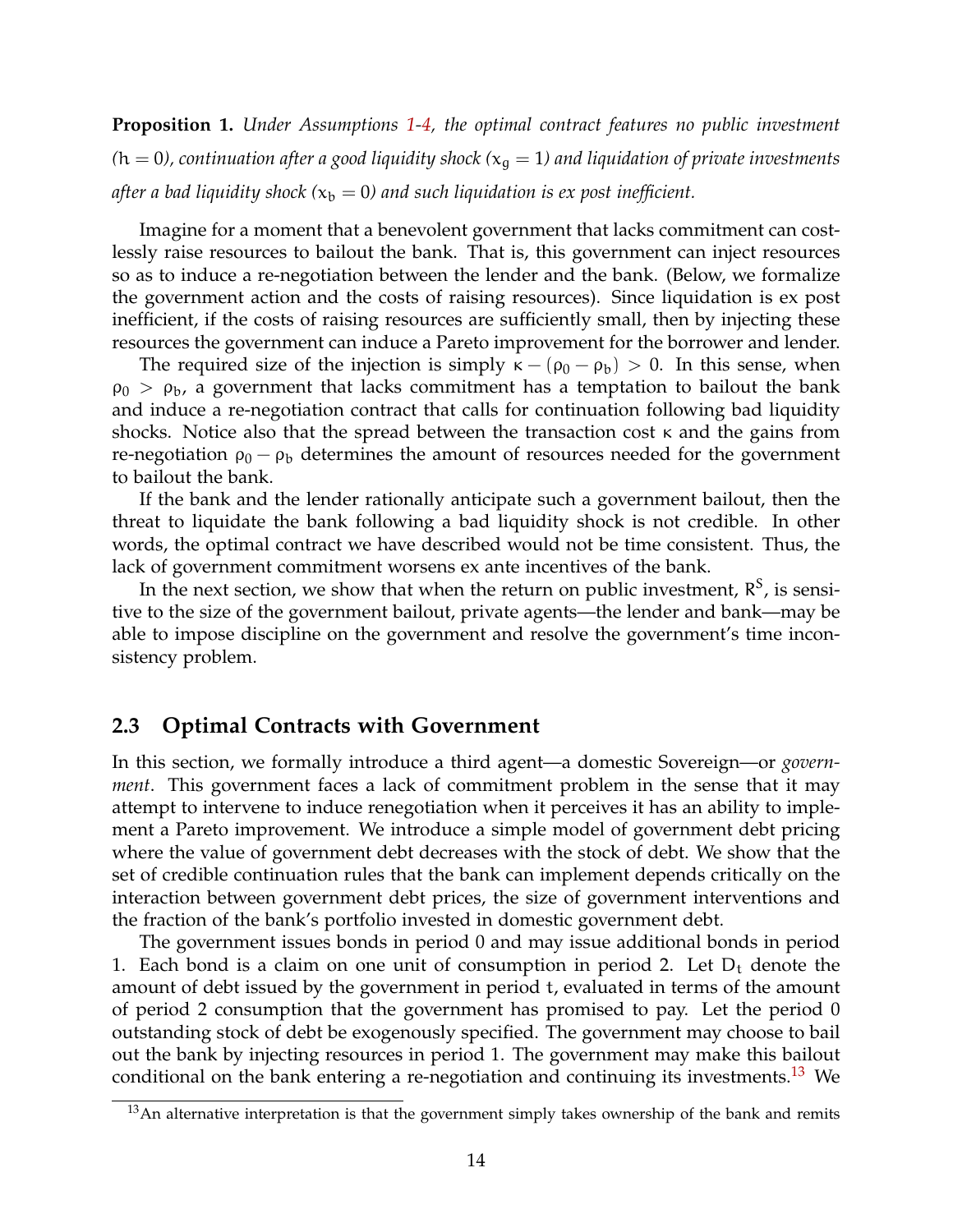assume that the government must raise bailout funds externally by issuing new debt  $D_1$ and the new debt is equal in seniority to the debt issued in period  $0.14$  $0.14$ 

Finally, we introduce pricing functions for government debt  $q_0(D_0)$  and  $q_1(D_0, D_1)$ where  $dq_0(D_0)/dD_0 < 0$  and  $\partial q_1(D_0, D_1)/\partial D_1 < 0$ . The natural assumption  $\partial q_t/\partial D_t <$ 0 implies that increases in the stock of government debt lower the price of the government debt. One interpretation of this assumption, which we formalize below, is the idea that an increase in the indebtedness of the government raises the probability that the government cannot repay its debt obligations thereby lowering the value of a promised unit of consumption by the government.

Given these price functions, if private agents rationally anticipate no additional government debt issuances ( $D_1 = 0$ ), then the expected rate of return on domestic government debt is  $R^S = q_1(D_0, 0)/q_0(D_0)$ . For any amount of debt issued in period 1, the government raises resources equal to  $q_1(D_0, D_1)D_1$  which is typically non-monotonic in D<sub>1</sub>. Intuitively, the price of government debt is decreasing in the amount of debt the government issues and if the price decreases quickly enough, then total resources raised from a debt issue are declining in the size of the issue.

If the bank invests hI resources in domestic debt in period 0, since the period 0 price of domestic government debt is  $q_0$ , in period 1 the bank owns  $hI/q_0$  claims to period 2 consumption. If the government issues new debt in the amount  $D_1$  and injects the proceeds into the bank, then the value of the bank increases by the amount  $q_1D_1$  and the total value of the bank's initial domestic debt claims becomes  $hIq_1/q_0$ . Under a successful re-negotiation, the bank's private investments yield expected output net of re-negotiation costs equal to  $(1 - h)I(\rho_0 - \rho - \kappa)$ . Hence, the total value of the bank in period 1 following any liquidity shock  $\rho$ , any debt issue size  $D_1$  and re-negotiation, which we denote by the function F, is given by

$$
F(h, I, D_1) = hI \frac{q_1(D_0, D_1)}{q_0(D_0)} + q_1(D_0, D_1)D_1 + (1 - h)I(\rho_0 - \rho - \kappa).
$$
 (16)

Notice that the renegotiated value of the bank depends on the size of the additional government debt issue in two ways. First, the government itself faces a tradeoff in that the larger the size of the debt issue,  $D_1$ , the harder it may be for the government to raise revenue from issuing debt as its price,  $q_1(D_0, D_1)$  falls. Second, new debt issues dilute the remaining value of the bank by diluting the value of government debt claims that the bank holds.

If there exists  $D_1$  such that

<span id="page-16-1"></span>
$$
F(h, I, D_1) \geqslant hI \frac{q_1(D_0, 0)}{q_0(D_0)} + (1 - h)Ix(\rho)(\rho_0 - \rho)
$$
\n(17)

balances to the lender of the bank.

<span id="page-16-0"></span> $14$ Our assumption that period 1 debt is equal in seniority to period 0 debt is not innocuous as it ensures that new debt dilutes the value of existing claims. Of course, an immediate implication of our theory is that banks have incentives to acquire debt that is subject to dilution instead of protected government claims.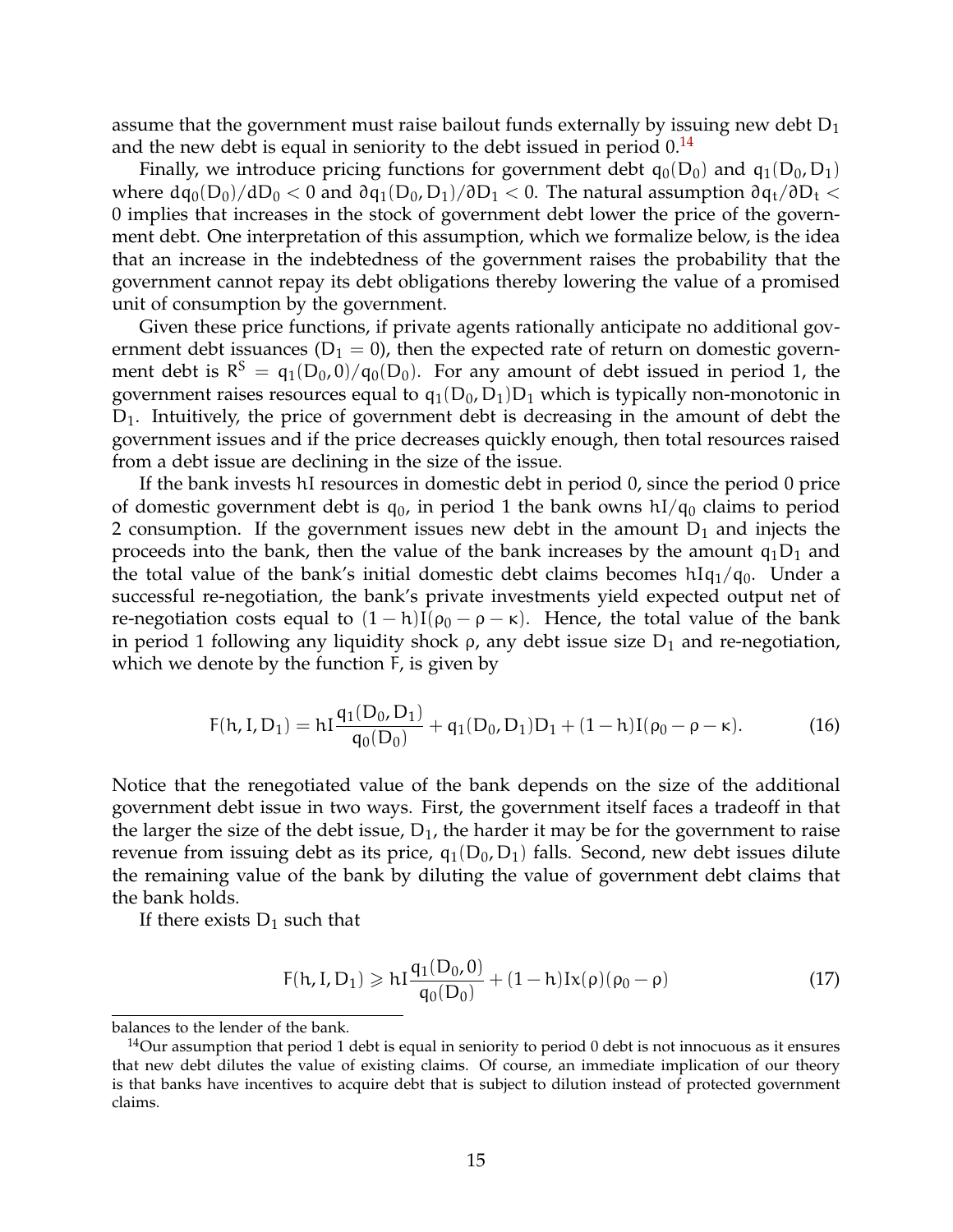then it is feasible for the government to induce a Pareto improvement for both the lender and the bank. The right hand side of inequality [\(17\)](#page-16-1) represents the remaining value of the bank if there is no renegotiation. This remaining value depends on the value of the bank's public debt holdings without an intervention, the level and return of its private investments and the planned continuation rule.

If inequality [\(17\)](#page-16-1) is satisfied for some  $D_1$ , then the government faces an ex post temptation to pursue bailouts since it may induce a Pareto improvement to the status quo continuation contract. We embed this temptation as a policy rule for the government. That is, we assume that if  $D_1$  exists such that inequality [\(17\)](#page-16-1) is satisfied, then the government implements a bailout. Such a policy would arise in an environment where a benevolent government lacks commitment and in period 1 maximizes the ex post value of the bank subject to the lender's participation constraint, and besides the impact on debt prices, there are no additional costs of period 1 debt issues.

Formally, we strengthen our definition of credible contracts and say that a status quo contract C is *credible with government* if and only if for all liquidity shocks, ρ<sup>j</sup> , there exists no value of government debt  $D_1$  such that inequality [\(17\)](#page-16-1) is satisfied.

**Definition 2** (Optimal Contracts with Government)**.** *When the government can enact bailouts, the optimal contract maximizes the bank's objective* [\(1\)](#page-11-3) *subject to the lender's participation constraint* [\(3\)](#page-11-2)*, the bank's incentive constraints* [\(4\)](#page-11-0) *and* [\(5\)](#page-11-1)*, and the credibility constraints with government.*

**Credible Continuation Rules.** We now demonstrate our main result that when the price of government debt is sufficiently sensitive to the size of the ex post bailout pursued by the government, then the optimal contract features a strictly positive portfolio allocation to public debt, or  $h > 0$ . Below we describe how we interpret this finding as a rationale for home bias.

To develop conditions such that a strictly positive allocation to public debt is optimal, we determine when an increase in h reduces the bailout capacity of the government. Towards this end, we first define the maximum net benefit of a renegotiation. This maximum net benefit is defined as the difference between the re-negotiation value of the bank and its status quo value when the government chooses a bailout which maximizes the re-negotiated value of the bank.<sup>[15](#page-17-0)</sup> This maximum net benefit for any investment scale and portfolio choice is given by

<span id="page-17-1"></span>
$$
G(h, I, D_0) = F(h, I, D_1^*) - hI \frac{q_1(D_0, 0)}{q_0(D_0)}
$$
\n(18)

<span id="page-17-0"></span><sup>&</sup>lt;sup>15</sup>In principle, the maximum bailout size may also take into consideration other possible positive externalities which our analysis ignores. We have assumed that bailouts cannot improve ex ante welfare in order to isolate the link between banks' moral hazard, bailouts, and ex ante portfolio choices. Incorporating other benefits associated with bailouts would be a useful extension but would increase the complexity of our analysis.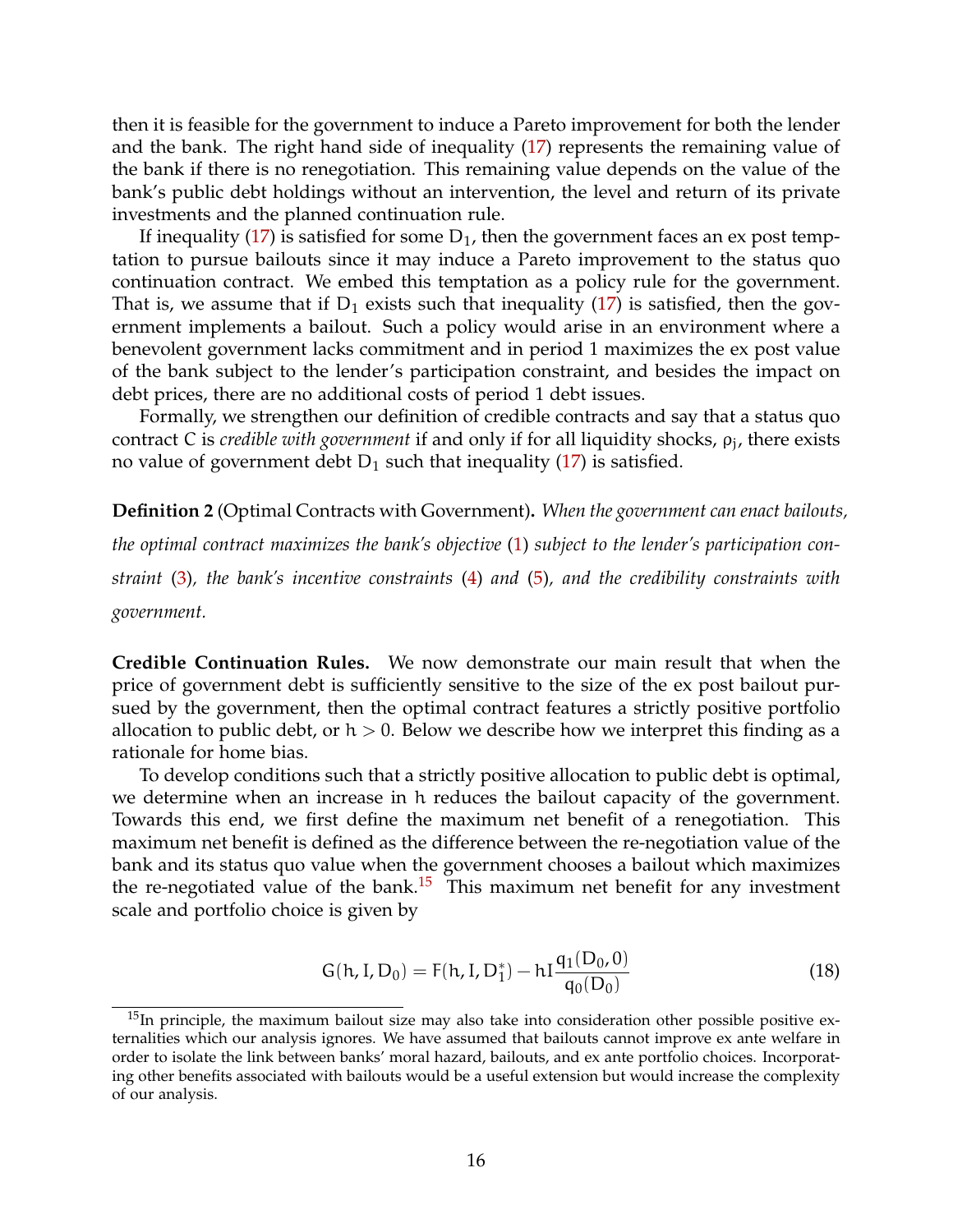where the particular bailout size,  $D_1^*$  is given by

<span id="page-18-0"></span>
$$
D_1^* = \arg \max_{D_1} \left\{ hI \frac{q_1(D_0, D_1)}{q_0(D_0)} + q_1(D_0, D_1)D_1 \right\}.
$$
 (19)

Note that [\(18\)](#page-17-1) presumes that the bank's continuation policy is to liquidate following a bad liquidity shock so that the status quo value of the bank is simply the value of its public debt holdings in the absence of a bailout. Note that from [\(11\)](#page-13-0), the investment scale I also depends on the portfolio allocation h.

The program [\(19\)](#page-18-0) reveals that the "best" bailout size  $D_1^*$  balances a trade-off between two alternative ways to increase the value of the bank. Increasing  $D_1$  increases the value of the bank by allowing for a direct injection of resources,  $q_1D_1$ , but it also depresses the value of the bank's domestic debt holdings through the pricing function  $q_1$ . Alternatively, the government can, in principle, increase the value of the bank's domestic debt holdings via  $q_1$  by reducing its external exposure  $D_1$ , or even taxing the bank (negative  $D_1$ ).

We next examine when a small increase in the share of the bank's portfolio allocated to public debt, h, reduces the maximum net benefit of a re-negotiation,  $G(\cdot)$ —that is, when an increase in h reduces the bailout capacity of the government. Suppose for some  $D_0$ , say  $\bar{D}_0$  that  $G(0, I(0, 1, 0), \bar{D}_0) = 0$  so that at  $\bar{D}_0$ , if the bank undertakes no public investment, then the best bailout is just sufficient to induce a successful re-negotiation. It is straightforward to show that the impact of a marginal increase in h from 0 is given by

<span id="page-18-1"></span>
$$
\frac{\partial G(h, I(h, 1, 0), \bar{D}_0) \bar{D}_0)}{\partial h} \bigg|_{h=0} = \frac{}{\left(1 - R^s\right)}\\ = I(0, 1, 0) \left[ \frac{q_1(\bar{D}_0, D_1^*)}{q_0(\bar{D}_0)} - \frac{(1 - R^s)}{1 - (p_h \rho_1 - B)} (\rho_0 - \rho_b) + \frac{(1 - R^s)}{1 - (p_h \rho_1 - B)} \kappa - \frac{q_1(\bar{D}_0, 0)}{q_0(\bar{D}_0)} \right] (20)
$$

where  $D_1^*$  satisfies [\(19\)](#page-18-0).

The impact of a small increase in h can be decomposed into two forces. The first force, captured by the first two terms in brackets in [\(20\)](#page-18-1), represents the change in the re-negotiated value of the bank. This force reflects the change in ex post returns from the change in the portfolio allocation—higher exposure to public debt  $(q_1(\bar{D}_0, D_1^*)/q_0(\bar{D}_0))$ and lower exposure to private investments, which earn a net rate of return equal to  $\rho_0 - \rho_b$ . The second force, captured by the third and fourth term in brackets in [\(20\)](#page-18-1) reflects changes in the net cost of re-negotiation. This force reflects an increase from reduced renegotiation costs—recall these costs are proportional to the amount of private investment done by the bank—and a decrease from a larger amount of public investment which is valued at rate  $q_1(\bar{D}_0, 0)/q_0(\bar{D}_0)$ .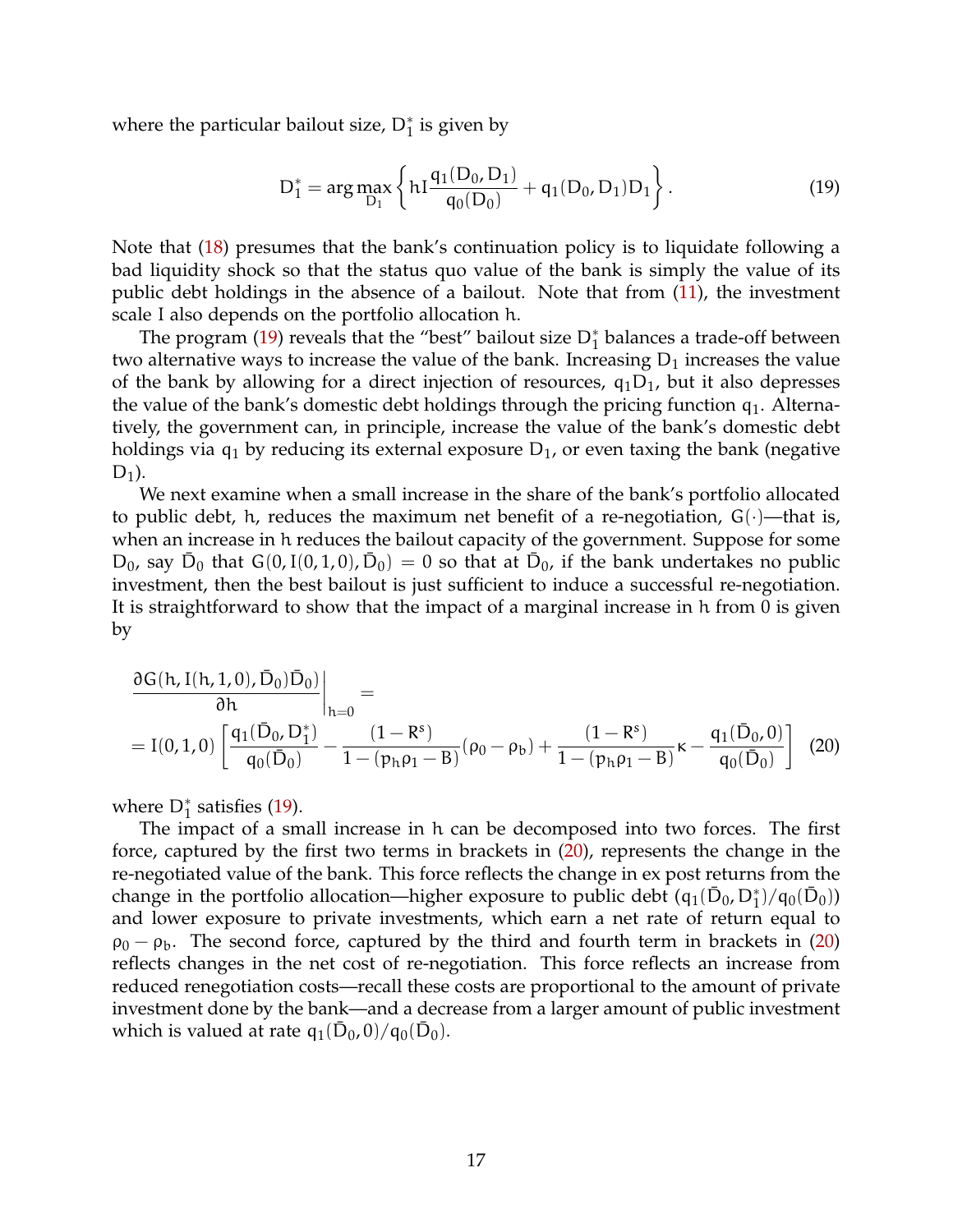Combining terms from the right hand side of [\(20\)](#page-18-1), note that if

<span id="page-19-0"></span>
$$
\frac{q_1(\bar D_0, D_1^*(\bar D_0, 0))}{q_0(\bar D_0)} - \frac{q_1(\bar D_0, 0)}{q_0(\bar D_0)} + \frac{(1-R^s)}{1-(p_h\rho_1-B)}(\kappa-(\rho_0-\rho_b)) < 0,\qquad \qquad (21)
$$

then  $\partial G(0, I(0, 1, 0), \bar{D}_0)/\partial h < 0$  and an increase in h strictly relaxes the credibility constraint and therefore reduces the government's bailout capacity. Suppose next that  $\partial G(0, I(0, 1, 0), \bar{D}_0) / \partial D_0 \neq 0$  so that some change in the initial indebtedness of the domestic government—either an increase or decrease—increases the ability of the government to pursue a bailout. Then, a small increase in h can counter-act this ability and ensure  $x_b = 0$  is credible. This small increase in h is optimal because it restores a commitment to liquidate following bad liquidity shocks in spite of the fact that it causes a marginal loss in the rate of return for the bank. In other words, the opportunity cost of holding a small amount of public debt does not overturn the benefits of restoring commitment to the optimal liquidation strategy (recall that without a government, the bank obtained a strictly greater value by using a policy of liquidation following bad liquidity shocks than one calling for continuation—that is,  $V(0,0) > V(1,0)$ ).

<span id="page-19-2"></span>**Proposition 2.** If  $\bar{D}_0$  exists such that  $G(0, \bar{D}_0) = 0$ , the inequality [\(21\)](#page-19-0) is satisfied and a *change in the government's debt position increases the government's ability to pursue a bailout*  $( \partial G(0,\bar{D}_0)/\partial D_0 \neq 0)$ , then for some  $D_0$  in an open neighborhood of  $\bar{D}_0$ , the optimal contract *features strictly positive home bias—that is,* h > 0*.* [16](#page-19-1)

Since holding public debt implies an opportunity cost, the value of the optimal contract necessarily satisfies

$$
V = \max\{V(0, \underline{h}), V(1, 0)\}\
$$
 (22)

where  $\underline{h}$  denotes the minimal h that commits the government to not enact bailouts. Of course, this minimal h needed to deter bailouts may call for too high an opportunity cost. In such a case, the bank would prefer to hold no public debt and continue private investments after all liquidity shocks.

To illustrate this point, consider Figure [1](#page-32-0) that presents an example where  $h > 0$  is optimal. The solid line represents the value  $V(x_b, h)$  for  $x_b = 0$  (liquidate after a bad liquidity shock), whereas the dotted line indicates  $V(x_b, h)$  for  $x_b = 1$  (continue after a bad liquidity shock). Note that without government, when h is small (roughly below 0.3), liquidation following bad liquidity shocks dominates continuation. The opposite holds when h is larger than this value. As a result, without government, the optimal contract features  $h = 0$  and  $x_b = 0$ .

[ Figure 1 about here ]

<span id="page-19-1"></span><sup>&</sup>lt;sup>16</sup>We state this proposition in terms of the function  $G(h, D_0)$  to highlight the necessary conditions for home bias to be optimal. Given functional forms for the price of government debt, it is straightforward to determine conditions on underlying parameters such that the conditions of the Proposition—specifically, existence of such a  $\bar{D}_0$ —are satisfied.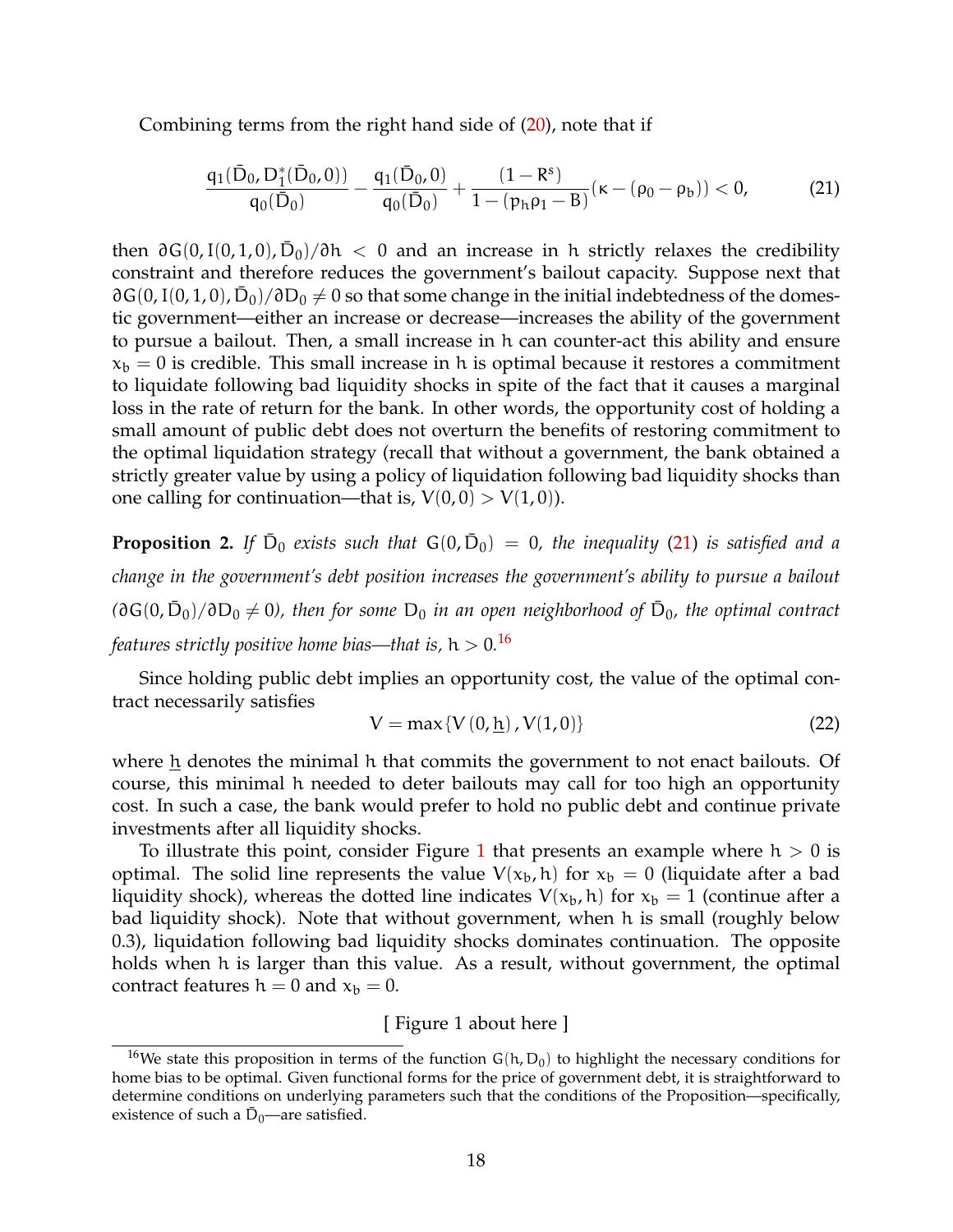The vertical dashed lines in Figure [1](#page-32-0) identify ranges of h associated with a particular optimal continuation value  $x_b^*$  with government. Conditional on h, it is optimal to continue after a bad liquidity shock either when h is small (below roughly 0.12) or when h is large (above roughly 0.3). When h is small, continuation is optimal because a threat of liquidation is not credible. When h is large, even though liquidation is credible, it is not optimal as in the case without government interventions. When h takes an intermediate value (between roughly 0.12 and 0.3), it is optimal to liquidate after a bad liquidity shock. In this case, the choice of  $x_b = 0$  is credible and dominates the choice of  $x_b = 1$ ; thus the optimal value is  $x*_b = 0$ . For this numerical example, the optimal contract will yield  $V(0, \underline{h})$  where  $\underline{h}$  is the lowest h consistent with  $x_b^* = 0$ .

Figure [1](#page-32-0) also illustrates the costs and benefits associated with a policy of home bias. While home bias relaxes the credibility constraints and allows the lender and the bank to commit to liquidate following bad liquidity shocks, home bias also requires the bank to invest in assets with ex ante dominated returns. The difference in values  $V(0, 0) - V(0, h)$ represents the costs of investing in government debt for the bank and, therefore, the implicit cost associated with the government's lack of commitment. The difference in values  $V(0, h) - V(1, 0)$  represents instead the benefit of maintaining credible liquidation. If this spread were negative, while it would be feasible for the bank to credibly commit to liquidate, it would not be optimal to do so.

**Home Bias and The Importance of Sensitive Debt Prices.** The key condition for h > 0 to be optimal, which is embedded in inequality [\(21\)](#page-19-0), is that  $q_1(D_0, D_1)$  is sufficiently responsive to changes in D<sub>1</sub>. That is,  $q_1(\bar{D}_0, D_1^*(\bar{D}_0, 0))$  must be sufficiently smaller than  $q_1(\bar{D}_0)$ . Recall that because private agents expect the government to not pursue bailouts in period 0, this key condition represents the responsiveness of public debt prices to *unanticipated* changes in government debt. When [\(21\)](#page-19-0) is satisfied, the decline in the price of government debt associated with an unanticipated *attempted* bailout imposes an endogenous renegotiation cost for the government, suggesting that potential declines in debt prices play the same role for the government as κ plays for the lender and the bank; these costs are paid only when a re-negotiation occurs. In other words, domestic public debt has the feature of generating losses for the bank contingent on the bailout policy of the domestic Sovereign.

**Corollary 3.** *In the optimal contract, if any asset has a rate of return less than 1 and a period 1 price which is insensitive to the bailout policy of the domestic government, then that asset is not purchased by the bank.*

Consider foreign Sovereign debt as an example of such an asset. If the foreign government has no incentive to enact bailouts on the domestic bank, and if the return on foreign government debt is strictly less than 1, then it is immediate that the domestic bank in our model has no incentives to acquire foreign Sovereign debt. In this sense, we interpret the choice of h > 0 to represent *home bias* in our model.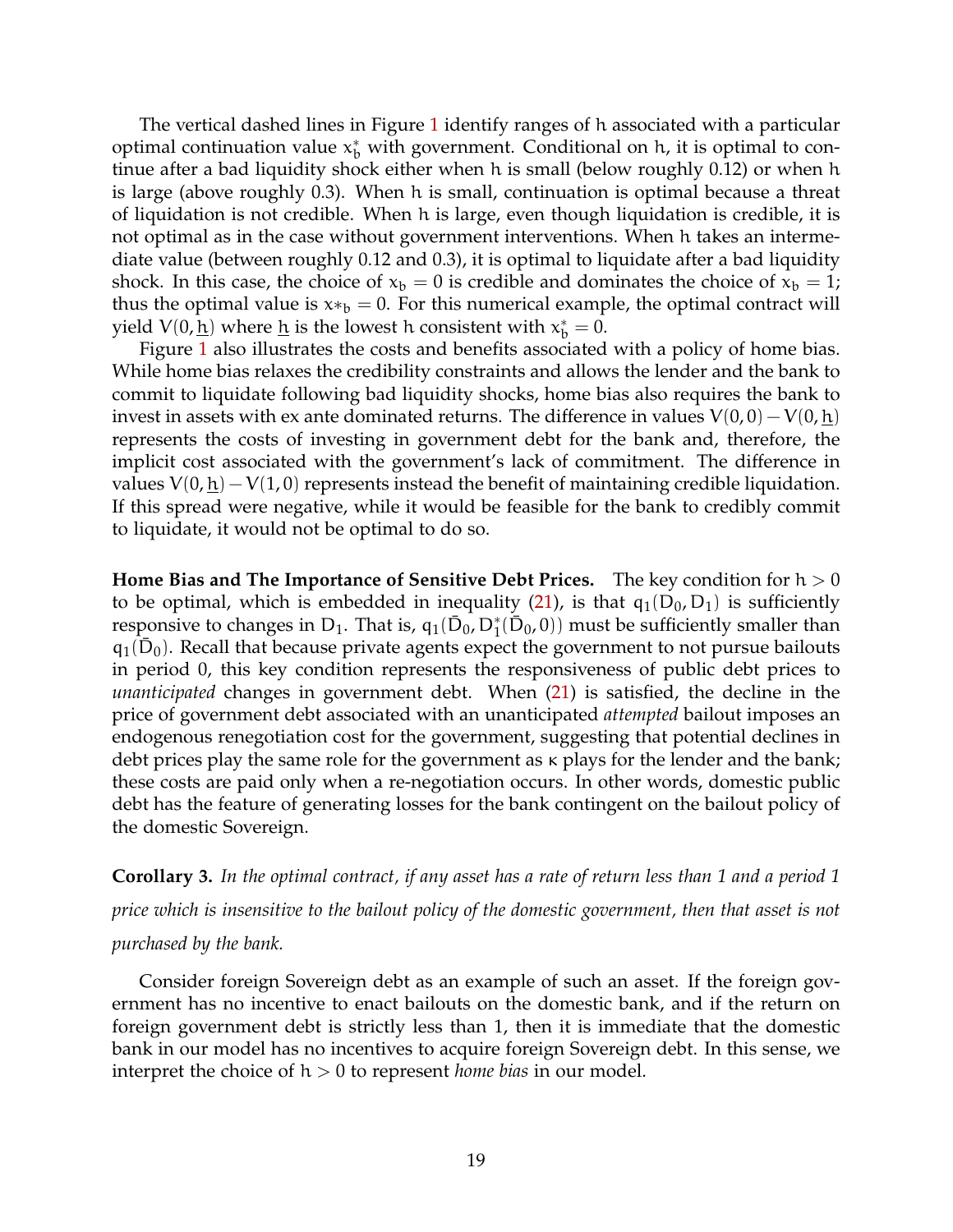**Comparative Statics.** Proposition [2](#page-19-2) relies on the condition that  $\partial G(0, \bar{D}_0)/\partial D_0 \neq 0$ which does not restrict how a change in  $D_0$  affects the ability of the government to pursue a bailout. Whether  $\partial G (0, \bar{D}_0) / \partial D_0 > 0$  or  $\partial G (0, \bar{D}_0) / \partial D_0 < 0$  will determine the local comparative statics of the optimal choice of h with respect to  $D_0$ .

<span id="page-21-0"></span>**Corollary 4.** If  $\partial G(0, \bar{D}_0)/\partial D_0 < 0$ , then h is strictly decreasing for  $D_0 < \bar{D}_0$  and  $D_0$  in a neighborhood of  $\bar{D}_0$ . If  $\partial G (0, \bar{D}_0)/\partial D_0 > 0$ , then  $h$  is strictly increasing for  $D_0 > \bar{D}_0$  and  $D_0$ in a neighborhood of  $\bar{D}_0$ .

From [\(18\)](#page-17-1), one can easily prove that  $\partial G(0,\bar D_0)/\partial D_0$  is equal in sign to  $\partial q_1(D_0,D_1^*(D_0,0))/\partial D_0$ (via an envelope condition). Notice that  $\partial q_1(D_0, D_1^*(D_0, 0))/\partial D_0$  is generally different from  $\partial q_1(D_0, 0)/\partial D_0$ . The value,  $\partial q_1(D_0, D_1^*(D_0, 0))/\partial D_0$ , represents the impact of an increase in  $D_0$  on the counterfactual price of government debt that would be obtained if the government implements the maximal bailout size,  $D_1^*(D_0, 0)$ . If the impact is strictly negative, then an increase in  $D_0$  leads to a decline in the counterfactual price which increases the endogenous renegotiation cost of the bailout. Thus, an increase in  $D_0$  relaxes the credibility constraint and so the optimal contract calls for a decrease in h. In contrast, if the impact is strictly positive, then an increase in  $D_0$  leads to a rise in this counterfactual price which reduces the endogenous renegotiation cost of the bailout, tightens the credibility constraint and induces an increase in h. In the next section, we further elaborate on this point by introducing a simple model of government debt pricing.

## **3 Implications of Increases in Government Debt**

In this section, we introduce a simple model of debt pricing to illustrate our model's predictions for how the government's debt position impacts the extent of home bias as well as the size and fragility of the financial sector.

## **3.1 A Simple Model of Debt Pricing**

We begin with a stylized pricing model which maps the risk of government default in period 2 into the price of government debt in periods 0 and 1. In particular, we assume that the domestic government defaults with some probability and that this probability increases with the size of debt issued by the government. The prices associated with government debt determine the endogenous returns earned on public assets in our model of financial intermediation.

In this stylized pricing model, domestic government debt is priced by a representative *financial agent* who values consumption according to

$$
c_0 + \sigma^{-1}c_1 + \sigma^{-2}c_2
$$
, with  $\sigma < 1$ ,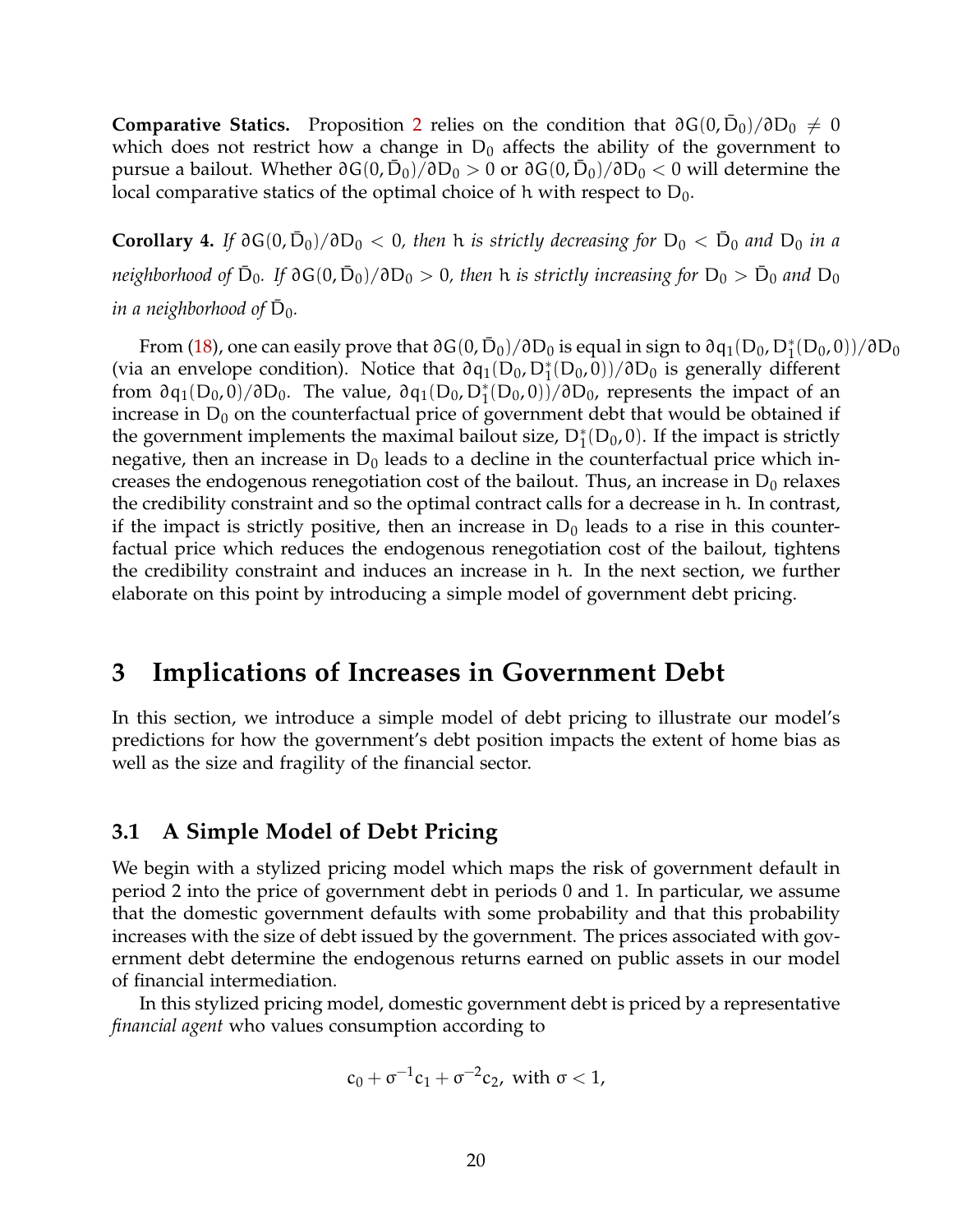has a sufficiently large endowment and does not have access to the banking technology captured by the domestic bank in our model. We allow  $\sigma < 1$  to capture the idea that this financial agent has a relatively stronger incentive to postpone consumption than the lender. No arbitrage implies that the financial agent should be indifferent between consuming immediately or investing in any asset which gives a one period return of σ.

The probability of repayment by the government depends on the expected evolution of the stock of government debt. Given a path of public debt issuance  $\{D_0, D_1\}$  in period 0, each agent (either the bank or the financial agent) expects that a unit of government debt will deliver 1 unit of consumption good in period 2 with probability  $\eta_0(D_0, D_1)$ . In particular,  $\eta_0(D_0, 0)$  represents the probability of repayment conditional on no additional debt issues in period 1. In period 1, each agent expects that that a unit of government debt will deliver 1 unit of consumption in period 2 with probability  $\eta_1(D_0, D_1)$ .

In a rational expectation equilibrium, the two probabilities  $\eta_0$  and  $\eta_1$  will not differ. Specifically, if private agents anticipate that credible contracts with no government interventions will be implemented, which implies the government issues no additional debt, then  $\eta_0(D_0, 0) = \eta_1(D_0, 0)$ . The notation  $\eta_1(D_0, D_1)$  is useful to show that if agents fix their choices in period 0 under the belief that there will be no additional debt issues, then no level of unanticipated debt issues,  $D_1$ , allow the government to implement bailouts. Since we examine credible contracts with no government interventions and with a slight abuse of notation, we let  $\eta_0(D_0)$  represent  $\eta_0(D_0, 0)$ .

By no arbitrage, the period zero price of government debt  $q_0$ , conditional on no expected intervention, is determined by

<span id="page-22-0"></span>
$$
q_0(D_0) = \frac{\eta_0(D_0)}{\sigma^2},
$$
\n(23)

so that the price is equal to the discounted expected payment. Analogously, the period 1 price conditional on an amount of additional debt issued by the government  $D_1$  satisfies

<span id="page-22-1"></span>
$$
q_1(D_0, D_1) = \frac{\eta_1(D_0, D_1)}{\sigma}.
$$
 (24)

These debt pricing results have two important implications for choices made by the bank in our model. First, since  $\sigma < 1$ , the period 1 price of government debt is always larger than the expected rate of return on government debt,  $\eta(D_0, D_1)$ . Thus, since the bank and the lender do not discount period 2 consumption, for all  $(D_0, D_1)$ , it is efficient for the bank to sell its holdings of government debt to the financial agent in period 1. Second, in the absence of a bailout, the realized rate of return on period 0 purchases of government debt by the bank are given by  $R^S = q_1(D_0, 0)/q_0(D_0) = \sigma < 1$ . In other words, the return of a one period investment in government debt is bounded strictly below one. Again, we rely on the fact that  $q_1(D_0, 0) = \sigma q_0(D_0)$  is a rational expectation at time 0 in an equilibrium where an optimal credible contract with active government is implemented.

In order for the debt prices [\(23\)](#page-22-0) and [\(24\)](#page-22-1) to have properties consistent with our as-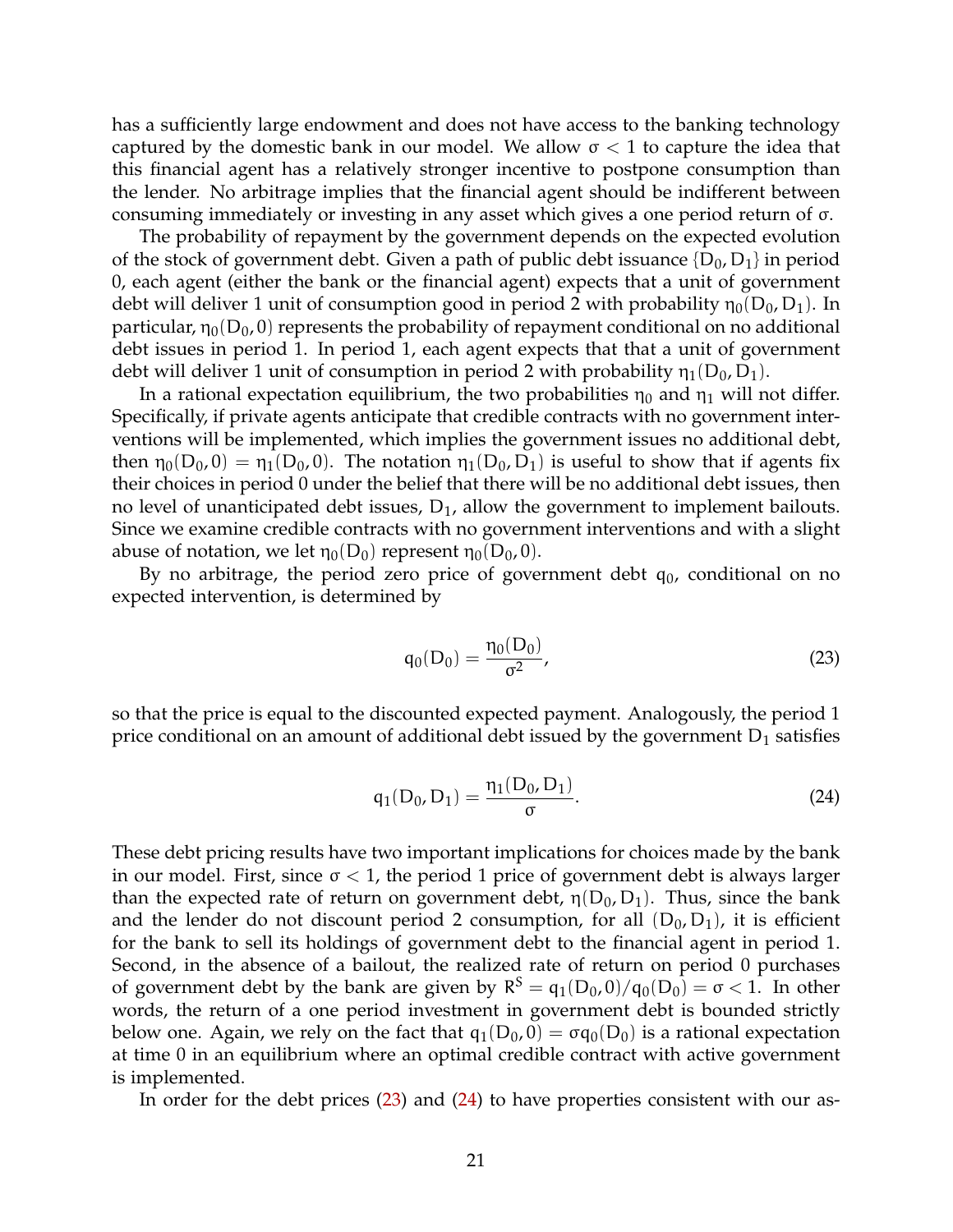sumptions in Section [2.3,](#page-15-0) we require  $\partial \eta_0(D_0)/\partial D_0 < 0$  and  $\partial \eta_1(D_0, D_1)/\partial D_1 < 0$ . These assumptions on default rates emerge in essentially any model of government default. We now explore the implications of two particular examples of government default risk to better understand the comparative statics of our model.

### **3.2 Increases in Public Debt**

Consider the following specification of the government's repayment probability. Suppose government revenues are uniformly distributed between  $T_{min}$  and  $T_{max}$  with  $T_{max}$  >  $T_{\text{min}}$  and  $D_0 \geq T_{\text{min}}$ . In addition, let the maximum of government revenues in period 2 vary with the initial indebtedness of the government according to the linear rule,

$$
T_{\text{max}} = \underline{T} + \phi D_0,\tag{25}
$$

with  $\underline{T}$  and  $\phi \geq 0$  representing two constant parameters.

In particular, if  $\phi = 0$ , this specification is consistent with an increase in *unbacked* debt; i.e. an increase in debt that is not accompanied by any change in the ability of the government to raise additional revenues. On the contrary, if  $\phi > 0$ , this specification is consistent with an increase in *partially backed* debt; i.e. an increase in debt that is accompanied by an increase in the ability of the government to raise additional revenues. One may also think of increases in partially backed debt as corresponding to a situation where a country is experiencing increased growth which expands the stock of public debt but also the government's fiscal capacity.

For any φ, the perceived probability of repayment in period 0 satisfies

$$
\eta_0(D_0) = \min\left\{\frac{\underline{T} + (\phi - 1)D_0}{\underline{T} + \phi D_0 - T_{\min}}, 1\right\}
$$
 (26)

and in period 1 satisfies

<span id="page-23-0"></span>
$$
\eta_1(D_0, D_1) = \min\left\{\frac{\underline{T} + (\phi - 1)D_0 - D_1}{\underline{T} + \phi D_0 - T_{\min}}, 1\right\}.
$$
\n(27)

With this specification of debt prices, we see that

$$
\frac{\partial q_1(D_0, D_1)}{\partial D_0} = \frac{1}{\sigma} \frac{\partial \eta_1(D_0, D_1)}{\partial D_0}
$$
  
= 
$$
\frac{(\bar{T} + \phi D_0 - T_{\min})(\phi - 1) - \phi(\bar{T} + \phi D_0 - D_0 - D_1)}{(\bar{T} + \phi D_0 - T_{\min})^2}.
$$
 (28)

The impact of  $D_0$  on the counterfactual repayment probability following a bailout depends critically on the level of the bailout the government pursues,  $D_1$ —specifically at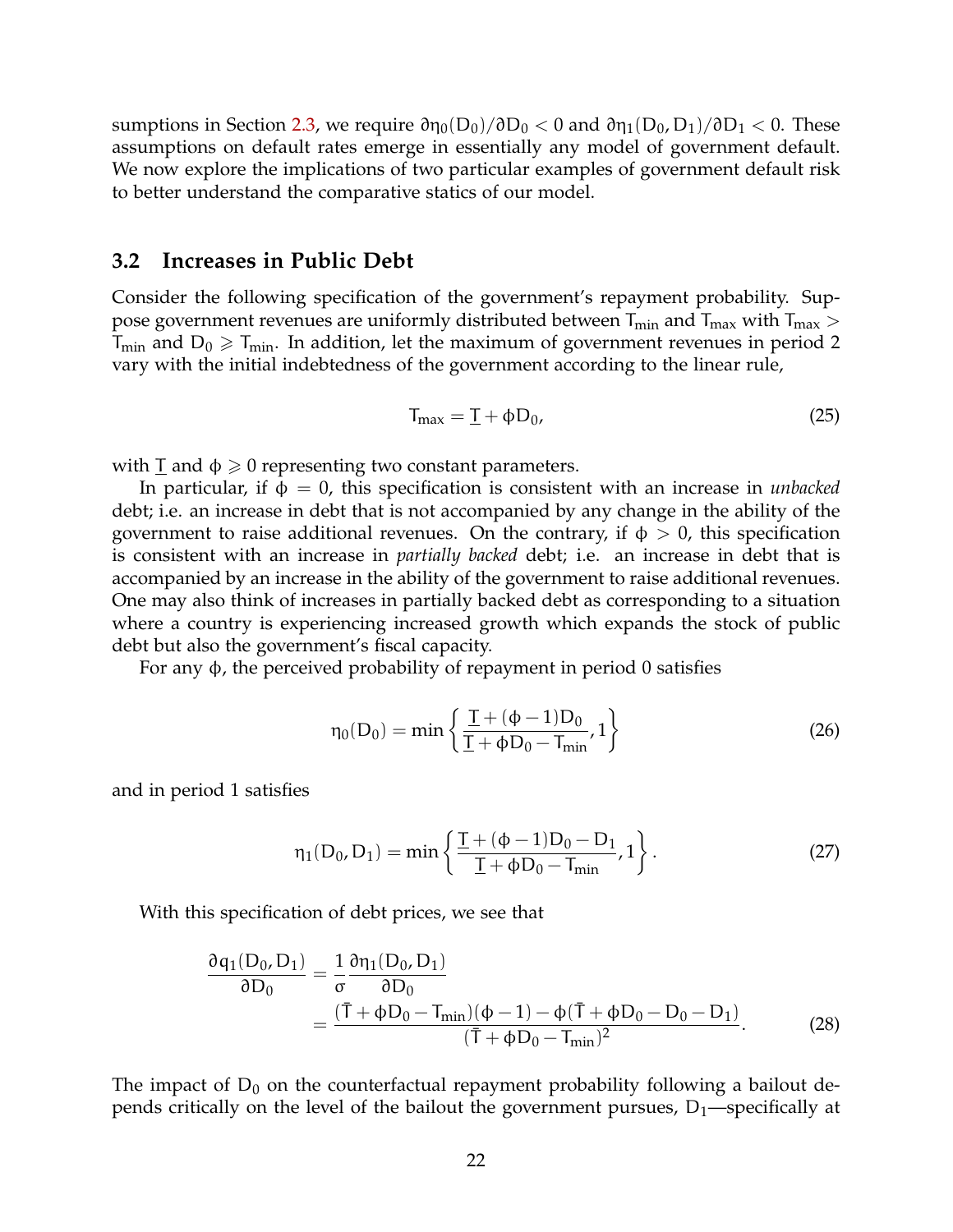$D_1 = D_1^*(D_0, h)$ . If this maximal bailout size  $D_1^*$  is sufficiently large, or if

<span id="page-24-0"></span>
$$
D_1^*(D_0, h) > \frac{1}{\phi} \overline{T} + \frac{\phi - 1}{\phi} T_{\min}
$$
\n(29)

then an increase in  $D_0$  can in fact raise this counterfactual repayment probability. If [\(29\)](#page-24-0) is violated—it is when φ is sufficiently close to zero or debt is *unbacked*—then an increase in  $D_0$  necessarily lowers this counterfactual repayment probability.

As a result, increases in  $D_0$  may either reduce or increase the endogenous renegotiation costs associated with a bailout. From our discussion of Corollary [4,](#page-21-0) we then should expect an increase in government debt to lead to an increase in home bias when  $\phi$  is large but leads to a decrease in home bias when  $\phi$  is small.

Loosely speaking, when  $\phi$  is large, an increase in initial indebtedness raises the period 1 fiscal capacity of the government and therefore improves the government's bailout capacity. This improved bailout capacity leads banks to acquire more government debt ex ante in an effort to prevent ex post bailouts. Instead, when  $\phi$  is small, an increase in initial indebtedness lowers the period 1 fiscal capacity of the government and therefore weakens the government's bailout capacity leading banks to acquire less government debt ex ante.

Figure [2](#page-33-0) illustrates the comparative statics of the optimal contract when government debt is *unbacked*; i.e. with  $\phi = 0$ , for various levels of the initial debt of the government and two levels of σ. Figure [3](#page-33-1) replicates Figure [2](#page-33-0) in a case where debt is only *partially backed*; in particular we assume  $\phi = 2.66$  everything else being equal. We choose this value of φ to illustrate a case of partially backed debt with the following features. First, the repayment probability is a decreasing function of the initial stock of debt even though increases in the initial stock increase the fiscal capacity of the government. Second, the bailout capacity of the government is increasing in the initial stock of government debt.

#### [ Figure 2 about here]

To highlight the difference between the two cases, it is useful to contrast the left panels of both figures. In these panels, the solid lines represent the repayment probability conditional on no bailout and the dashed lines represent the counterfactual repayment probability should an unanticipated bailout occur. Figure [2](#page-33-0) shows that an increase in unbacked initial debt decreases the probability of repayment linearly (according to [\(27\)](#page-23-0) in the case  $\phi = 0$ ). An unanticipated bailout would decrease this probability even further and generate downward pressure on the price of debt (in this numerical example, this price may fall by up to 50% of its initial value). Importantly, in this case, the counterfactual repayment probability is a decreasing function of  $D_0$ .

Figure [3](#page-33-1) shows that an increase in partially backed debt also decreases the probability of repayment although its impact becomes smaller for larger values of  $D_0$  (according to [\(27\)](#page-23-0) in the case  $\phi = 2.66$ ). In contrast to the unbacked case, Figure [3](#page-33-1) shows that an increase in partially backed debt raises the counterfactual repayment probability implying that  $\partial q_1/\partial D_0 > 0$ . This finding suggests that an increase in D<sub>0</sub> raises the bailout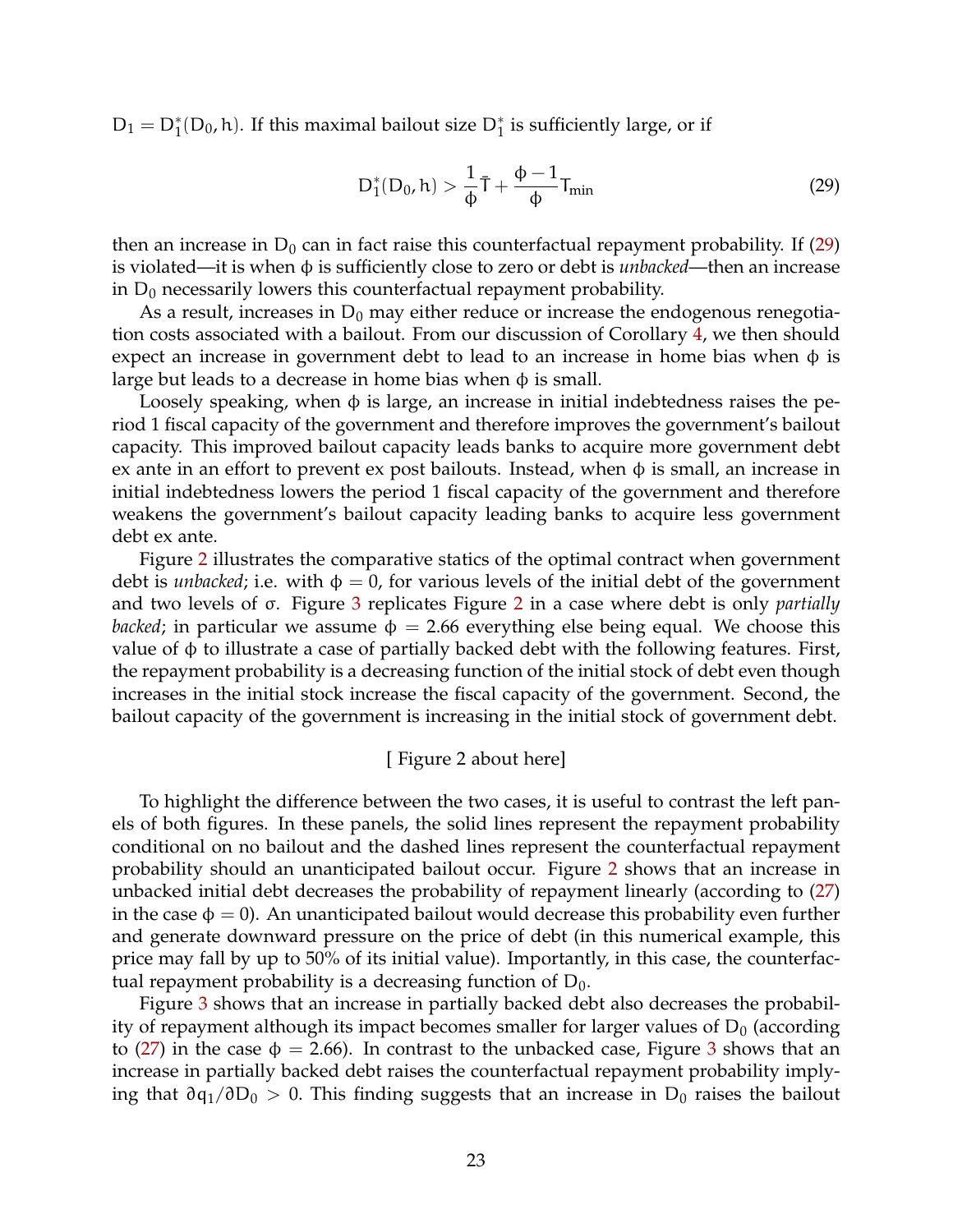capacity of the government, and thus increases in  $D_0$  may require the bank to choose higher levels of home bias to deter bailouts.

In the right panel of Figure [2,](#page-33-0) the solid lines represent the optimal choice of h for two different values of σ. The horizontal dashed lines depict a critical threshold in h and represent the maximal amount of home bias such that a contract with home bias and a commitment to liquidate following bad liquidity shocks is better than a contract with no home bias and no commitment to liquidate. That is, the critical threshold is the value h such that  $V(0, h) = V(1, 0)$ .

When  $D_0$  is small or large, the optimal contract has no home bias. When  $D_0$  is small, home bias is not optimal either because the government may enact a bailout for any value of h or because the amount of h required to prevent a bailout is above the critical threshold. When  $D_0$  is large, home bias is not optimal because even when  $h = 0$  the government cannot enact a bailout. For intermediate values of  $D_0$ , the optimal contract has  $h > 0$  indicating a strictly positive degree of home bias.

When strictly positive home bias is optimal, an increase in debt induces a decline in home bias. The decline in home bias is caused by a reduced ability of the government to raise additional funds to finance a bailout as its initial default probability increases. Note that the probability of liquidation of the bank is increasing in the initial indebtedness of the government. In this sense, public and private default risks are correlated in our model.

Therefore, an *unbacked* increase in government debt leads to a jump in home bias starting from low levels of government debt and then smoothly decreases home bias for high levels of government debt. Moreover, the existence of an optimal level of home bias leads to greater probability of ex post inefficient liquidations of the bank, which may resemble a crisis, and larger ex ante investments in the bank. In particular, as the optimal home bias becomes smaller, the scale of the investment also further increases as a consequence of lower fraction of capital invested in domestic public debt holdings.

#### [ Figure 3 about here]

Similar to Figure [2,](#page-33-0) the right panel of Figure [3](#page-33-1) shows that, in the case of an increase in *partially backed* debt, home bias is strictly optimal only for intermediate values of  $D_0$ . However, when  $D_0$  is small, the government is unable to pursue bailouts even when  $h = 0$  because  $T_{max}$  is initially too close to  $D_0$ ; i.e. the fiscal capacity of the government is too small relative to the size of the needed bailout when  $h = 0$ . For large enough  $D_0$ , no home bias is also optimal again either because the government can prevent liquidations via bailouts for all values of h, or because the h required to prevent bailout is above the critical threshold (plotted by the dashed lines in the top right panel of Figure [3\)](#page-33-1). In the intermediate case, we see that a strictly positive degree of home bias is optimal and an increase in  $D_0$  is associated with an increase in home bias. In particular, the higher is the fiscal capacity of the government, the higher is the home bias needed to effectively deter government intervention. Therefore, a *partially backed* increase in government debt may smoothly increase home bias for low levels of government debt and causes home bias to jump downwards at a high enough level of government debt.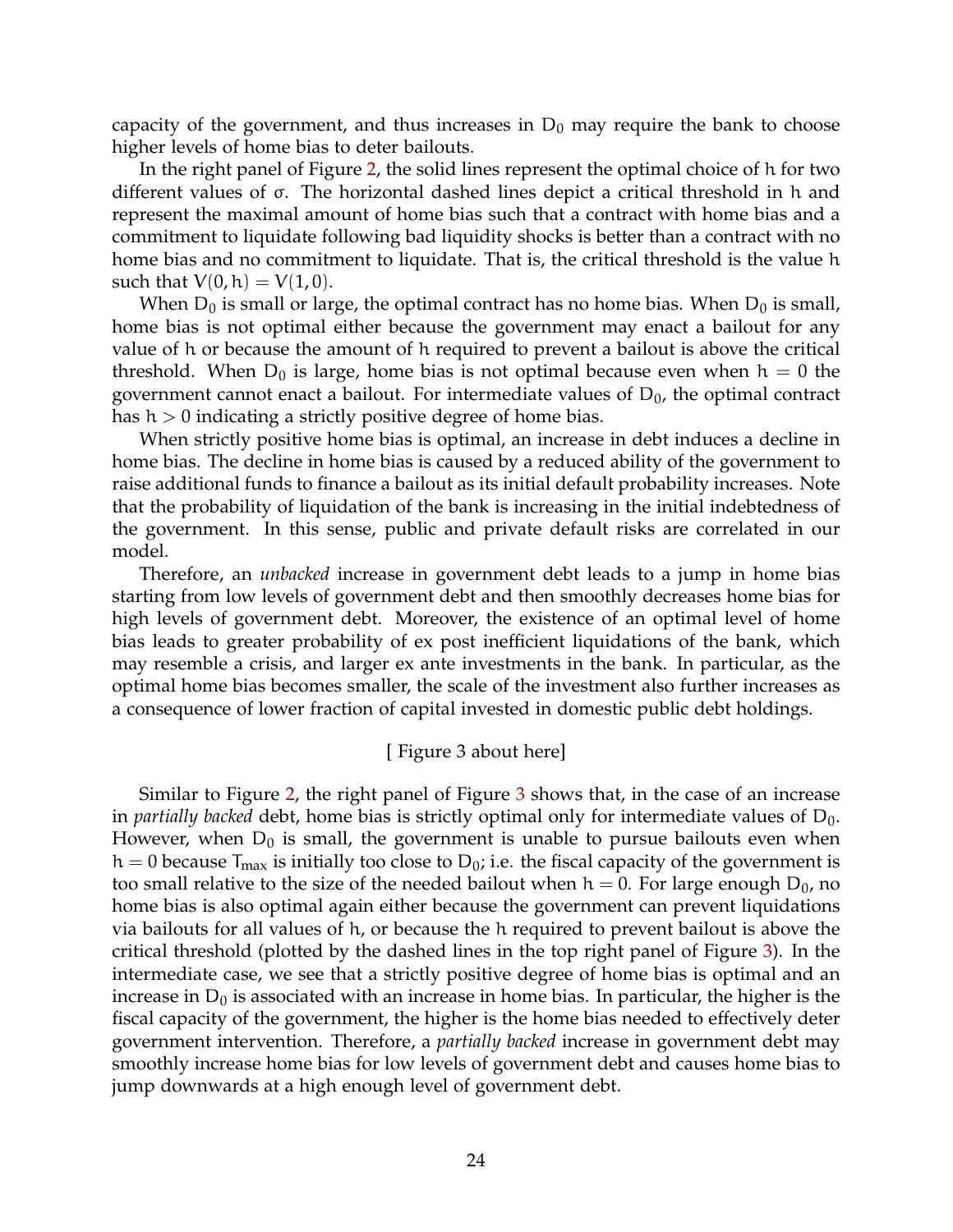### **3.3 A Decrease in Financial Returns**

Here we discuss the impact of an exogenous change in domestic government debt prices. One can interpret this price effect as being driven by a change in the rate of interest earned by the financial agent, which is captured by the parameter σ. Figures [2](#page-33-0) and [3](#page-33-1) reveal the effect of a decrease in σ from  $\sigma = 0.89$  to  $\sigma = 0.85$  on home bias of banks for various levels of initial (totally or partially unbacked, respectively) government debt,  $D_0$ . First observe that a reduction in σ causes the region of initial debt levels for which a strictly positive home bias is optimal to shrink. That is, for some levels of initial debt where home bias is optimal for high  $\sigma$ , the decrease in  $\sigma$  leads banks to reduce their home bias to zero. Second, for any level of  $D_0$  such that strictly positive home bias remains optimal, banks increase h in response to a decrease in σ.

Driving these two opposite responses of home bias for different levels of initial government debt are two basic effects of a reduction in  $\sigma$ : i) the reduction increases the ability of the government to enact bailouts by increasing the price of period 1 issues of government debt and ii) the reduction widens the gap between the return on private and public investments. The increased capacity of the government to issue new debt implies that a greater degree of home bias is required to prevent bailouts leading to an increase in the degree of home bias. The increased spread between public and private assets, however, increases the (ex ante) costs associated with investing in public debt leading to a wider region of initial indebtedness for which home bias is not optimal. Figures [2](#page-33-0) and [3](#page-33-1) show how these two forces interact.

## **4 Recent Evidence on Banks' Home Bias in Europe**

We have shown that an increase in *unbacked* debt causes home bias decreases; in contrast, an increase in *partially backed* debt causes home bias to increase. For both unbacked and partially backed debt, the price of government debt decreases in equilibrium. Therefore, an increase in home bias is compatible with an increase in the risk premium associated with Sovereign debt as was observed during the recent crises in the Euro zone.

In this section, we examine the positive predictions of our theory qualitatively. We argue that our model provides a new interpretation of some of the stylized facts relating to banks' home bias during the recent Sovereign debt crises in the Euro zone. Of course, our theory is not the only rationale for the evolution of home bias in the Euro area: We view our theory as providing a first step in developing a careful empirical investigation into the causes of home bias. Nonetheless, there are qualitative aspects of the data that, we believe, our theory can help to interpret. We focus on seven countries during the period 2000-2015: Italy, Spain, France, Germany, Portugal, Ireland and Greece.

**On the Existence and Increase of Home Bias.** *After the introduction of the Euro currency, home bias declined across Europe until 2008 and these declines are uncorrelated with the level of domestic public debt. Beginning in 2008, home bias exhibits a rapid increase in all countries, except in Greece.*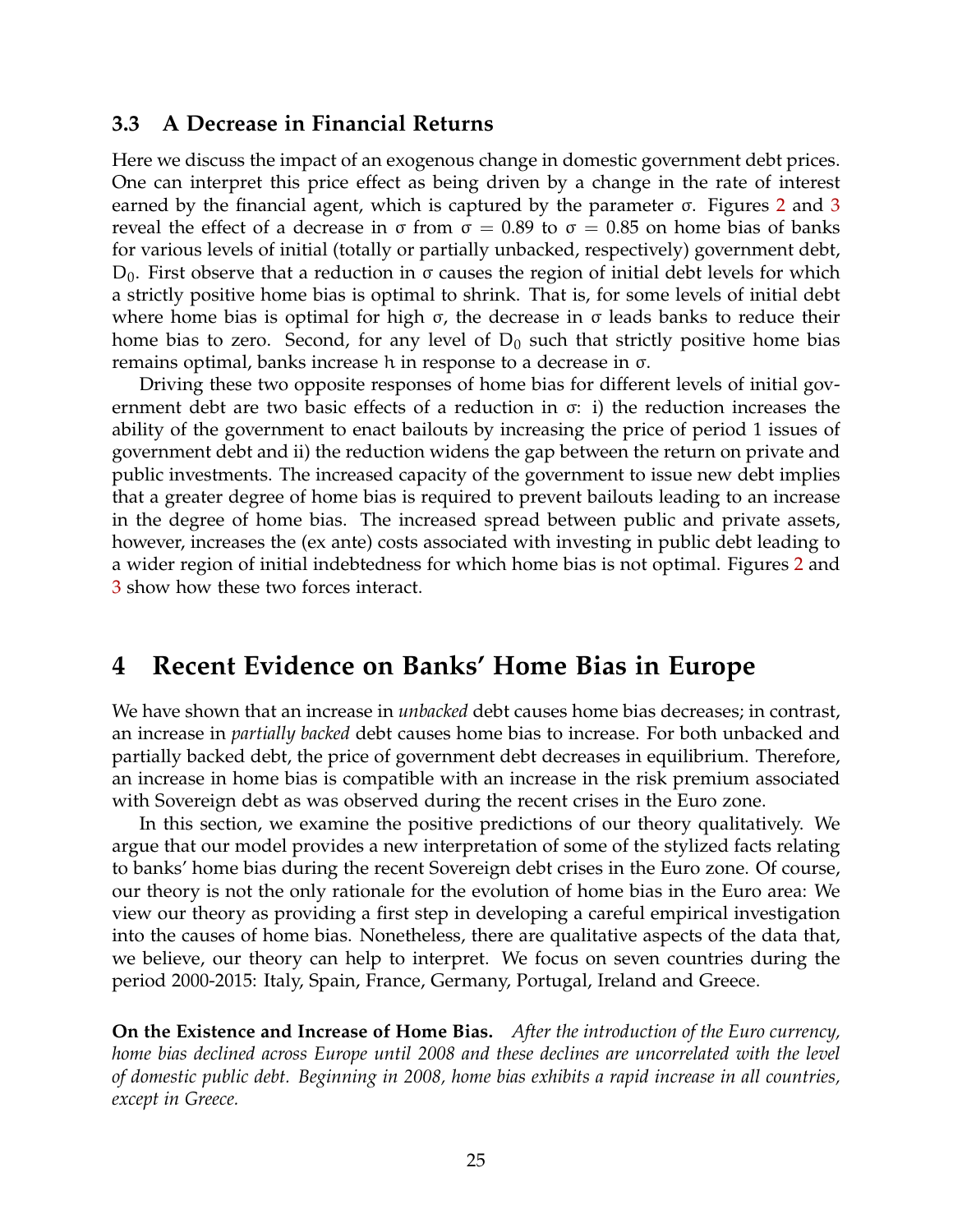In Figure [4,](#page-34-0) Panels (a) and (b) illustrate two measures from the data on banks' home bias which are closest to the portfolio allocation, h in our model. Panel (a) shows banks' holdings of home-country Sovereign debt as a fraction of banks' holdings of Euro-denominated debt. Panel (b) shows banks' holdings of home-country Sovereign debt as a fraction of total assets. Panel (c) depicts how much of domestic Sovereign debt is held by domestic banks while Panel (d) depicts debt-to-GDP ratios across Europe.

In Panel (a), we observe a downward trend in home bias across most of Europe. This trend can be rationalized by the introduction of the Euro in 1998, which eliminated two clear advantages domestic debt had over other Euro-area Sovereign debt: i) that domestic debt was not subject to exchange rate risk and so may have had greater collateral value in private exchange, and ii) that debt denominated in domestic currency is assigned a zero risk-weight in calculating capital requirements (as well, domestic debt was eligible collateral for exchange with the domestic central bank). During this period, Figure [4,](#page-34-0) Panel (d), suggests that there was no clear trend in the indebtedness of countries in our sample.

Since 2008 and the beginning of the European debt crisis, banks' holdings of domestic Sovereign debt have increased dramatically across most of Europe. The sharp increase in home bias coincides with the rise in Sovereign default risk across Europe as seen in Figure [4,](#page-34-0) Panel (d). One might have expected banks to further diversify their portfolio holdings of Sovereign debt as as Sovereign credit risk increased with debt-to-GDP ratios. Instead, the data show Sovereign credit markets became more segmented as banks increased home bias.

Our model helps to understand not only the existence of home bias but also its positive co-movement with the level of public debt. In our model, an increase in Sovereign debt which is partially backed by an increase in tax revenues induces a smooth increase in home bias. This increase happens even in the presence of a an increase in Sovereign default risk as has been widely documented in literature.

**The Cases of Greece, Ireland and Spain.** *Since 2008, home bias of Greek banks initially rises and then quickly decreases. In contrast to other countries in Europe, Ireland experienced a large bailout of the financial sector by the domestic government. In Spain the domestic government did not bailout Spanish banks but ultimately these banks received bailout funds from the European Stability Mechanism.*

Our theory predicts that an increase in debt that is unbacked may induce a decrease in home bias rather than an increase. As the Sovereign debt crisis in Greece continued, we observe a large and persistent decline in home bias by Greek banks. Panel (b) of Figure [4](#page-34-0) illustrates this contrast.

The political economy rationale of home bias might predict the opposite behavior – that is, as Greek default became more likely (or more severe), one should expect the government to induce Greek banks to acquire more Greek debt in an effort to improve the government's position in Sovereign debt market. Similar predictions might arise from theories of home bias based on an idea of banks' gambling for redemption – such a theory would predict that home bias should increase when banks are relatively willing to accumulate home-country default risk once their exposure is sufficiently large.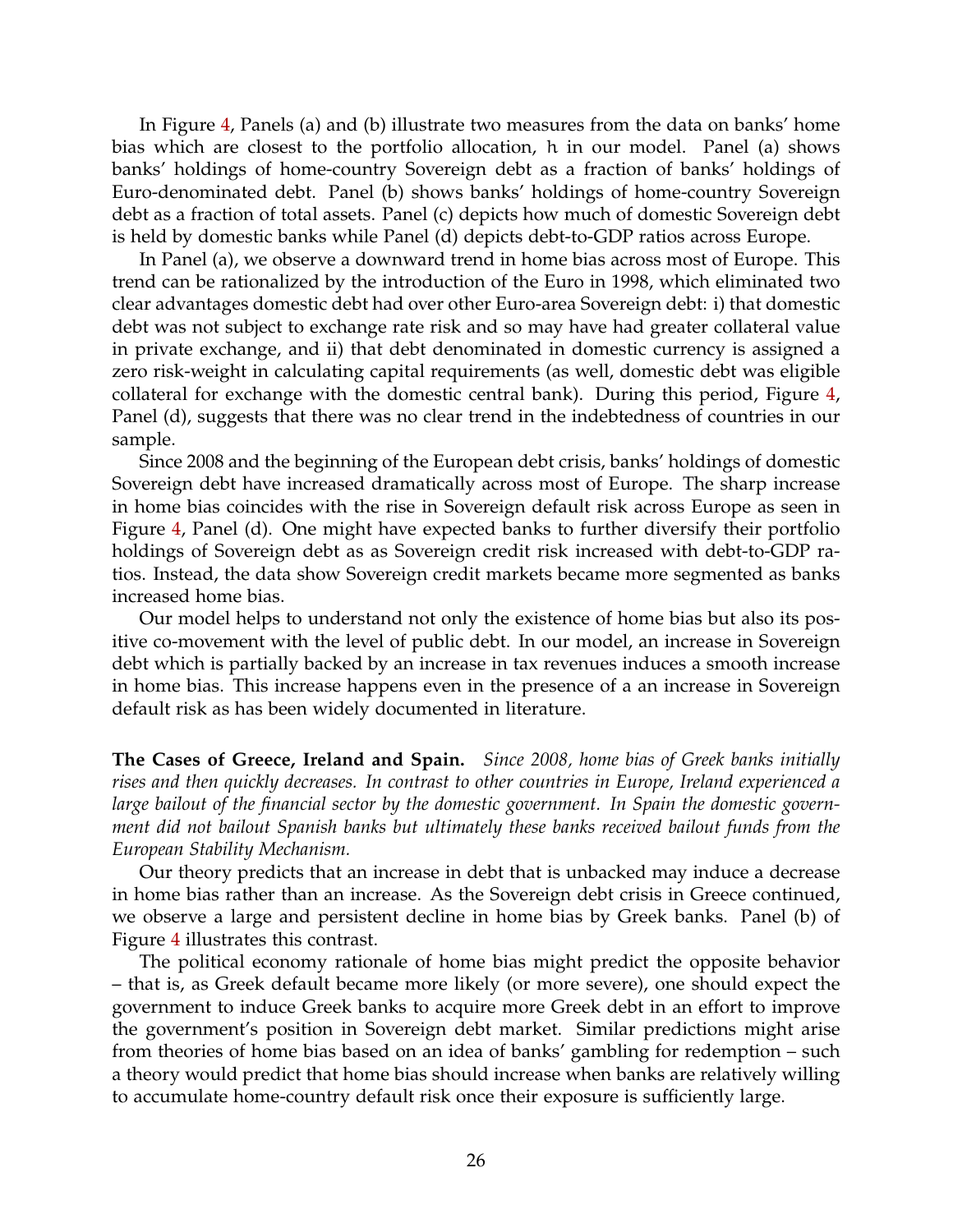In our model, banks' home bias aligns the lender's private interest in mitigating the moral hazard of the bank with the social desire for policies that strengthen the efficiency of the financial sector and reduces the government risk of default induced by bailouts. In an economic union, however, there may be additional bailout authorities besides the domestic Sovereign. Our theory suggests that if an integrated banking system is to minimize both moral hazard of banks and moral hazard of governments (to enact bailouts), these bailout authorities must issue debt.

The recent European crises helps to test the usefulness of home bias as a deterrent to bailouts. Our model suggests that widespread home bias prevented or lowered the frequency of bailouts across much of Europe since 2008. One notable exception, however, is Ireland where the Sovereign was able to sustain a domestic bailout of its banking system for two years, from September 2008 to November 2010. Figure [4,](#page-34-0) Panel (a), demonstrates that Ireland is an outlier in our sample as its level of home bias is well below 50 percent over the entire period we study.

It is interesting to contrast the case of Ireland with the case of Spain. Both countries have roughly the same Debt over GDP ratio at the beginning of the crisis. Nevertheless, large injections to the Spanish financial sector, although desired, were not implemented by the Spanish government. Our model would say that a domestic bailout was difficult because of the high Spanish banks' home bias; in such a case, the internal cost for coming from a larger exposure of the government on financial markets was higher than the benefit of the bailout itself. On the other hand, bailouts were enacted with the support of various financial stability programs implemented by the Euro system.<sup>[17](#page-28-0)</sup> While the Euro system has spending capacity, in contrast to domestic Sovereigns, it does not issue debt. Therefore, there was no market mechanism which the financial sector could make use of to impose endogenous renegotiation costs on the Euro system and prevent these bailouts.

The Spanish experience points out broader normative implications of our model. We argue that the inability of the Euro system to sustain commitments to not bailout the financial sectors of member countries could increase moral hazard in Europe and decrease the long-run efficiency of these financial sectors. Recently, policymakers have investigated the creation of Euro bonds. Our theory suggests that member countries' banks may have strong incentives to acquire these Euro bonds to strengthen ex ante corporate governance within the financial system. On the one hand, the creation of Euro bonds may improve ex ante efficiency of the financial sector; on the other hand, it might actually make the European financial system appear to be *less* resilient to future adverse financial shocks by limiting the potential scope for ex post interventions. This is an important trade-off behind any optimal design of macro-prudential policies. The risk is that designing a policy with a high focus on resolution of crises could unintentionally increases the likelihood of a crisis.

[ Figure 4 about here]

<span id="page-28-0"></span><sup>&</sup>lt;sup>17</sup>Specifically, Spain received support from the European Financial Stability Facility (EFSF), the European Stability Mechanism (ESM) and the and European Financial Stabilisation Mechanism (EFSM).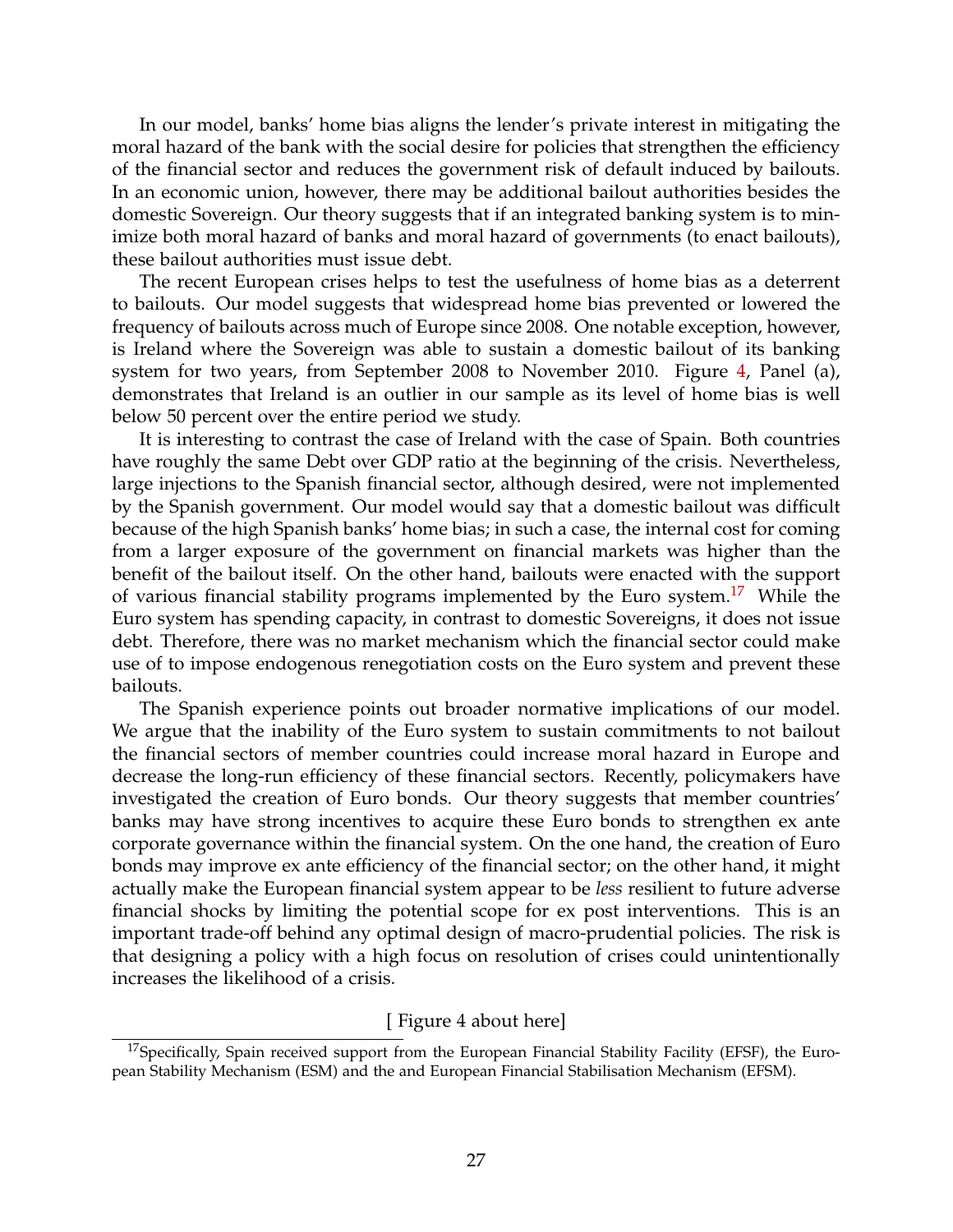## **5 Conclusion**

This paper has formalized the idea that home bias can deter domestic bailouts. We explored the implications of this channel in a model where domestic banks have private incentives to acquire domestic Sovereign debt in favor of foreign Sovereign debt or other productive, private investments resembling a home bias for domestic Sovereign debt. In such an environment, banks' home bias is not only privately valuable but is socially valuable as well. Our theory helps shed light on banks' home bias through Europe over the period 2000-2015 and provides a natural starting point for a positive and normative investigation into the trade-offs involved with banks' home bias.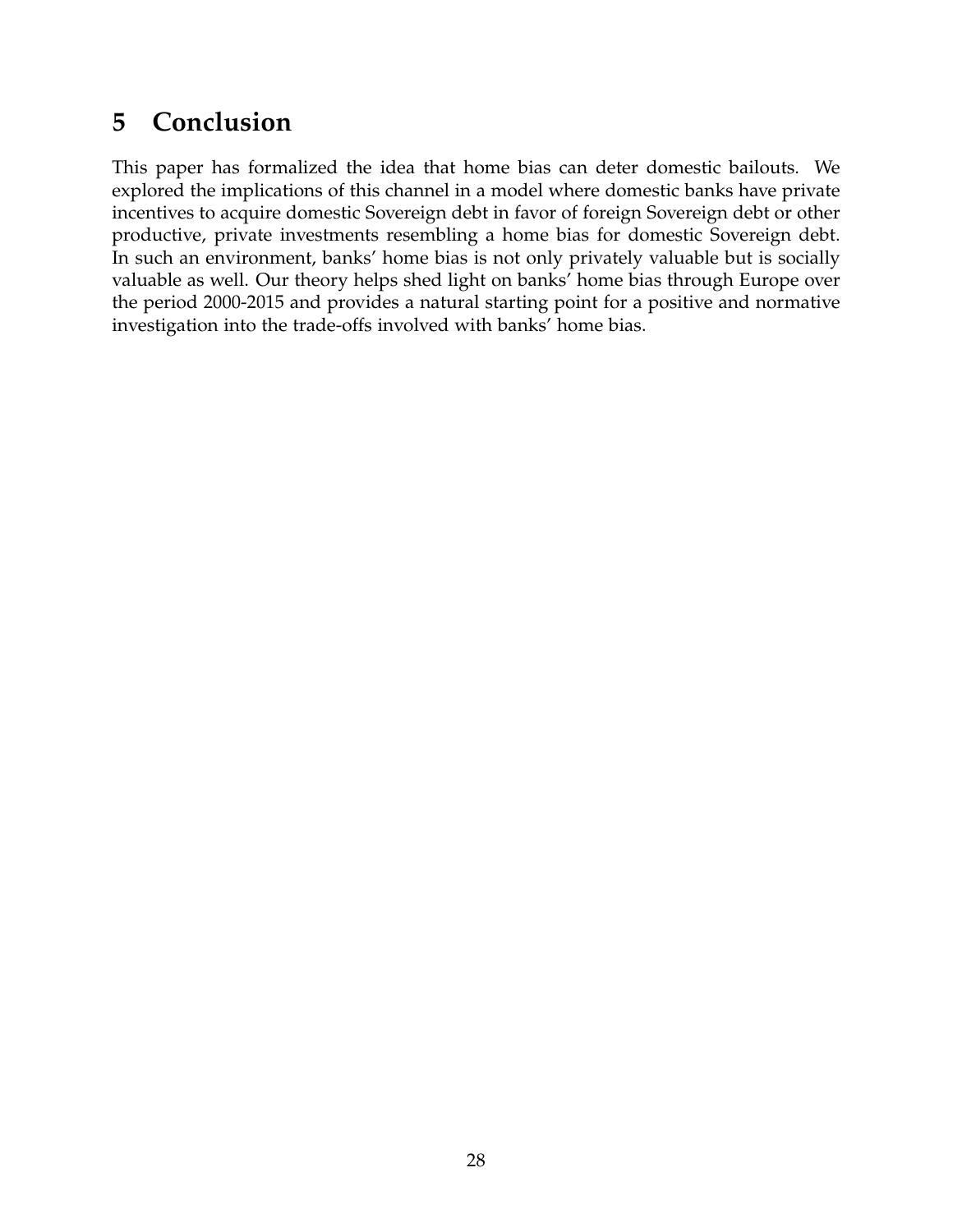## **References**

- <span id="page-30-9"></span>Acharya, V. V., I. Drechsler, and P. Schnabl (2014): "A Pyrrhic Victory? - Bank Bailouts and Sovereign Credit Risk," *The Journal of Finance*, 69, 2689–2739. [7](#page-8-1)
- <span id="page-30-13"></span>Acharya, V. V. and S. Steffen (2013): "The "Greatest" Carry Trade Ever? Understanding Eurozone Bank Risks," CEPR Discussion Papers 9432, C.E.P.R. Discussion Papers. [7](#page-8-1)
- <span id="page-30-2"></span>Asonuma, T., S. Bakhache, and H. Hesse (2015): "Is Banks' Home Bias Good or Bad for Public Debt Sustainability?" IMF Working Papers 15/44, International Monetary Fund. [5](#page-6-2)
- <span id="page-30-11"></span>BATTISTINI, N., M. PAGANO, AND S. SIMONELLI (2013): "Systemic Risk and Home Bias in the Euro Area," European Economy - Economic Papers 494, Directorate General Economic and Financial Affairs (DG ECFIN), European Commission. [7](#page-8-1)
- <span id="page-30-3"></span>Broner, F., A. Erce, A. Martin, and J. Ventura (2014): "Sovereign debt markets in turbulent times: Creditor discrimination and crowding-out effects," *Journal of Monetary Economics*, 61, 114–142. [5](#page-6-2)
- <span id="page-30-4"></span>BRONER, F., A. MARTIN, AND J. VENTURA (2010): "Sovereign Risk and Secondary Markets," *American Economic Review*, 100, 1523–55. [5](#page-6-2)
- <span id="page-30-5"></span>Calomiris, C. W. and C. M. Kahn (1991): "The Role of Demandable Debt in Structuring Optimal Banking Arrangements," *American Economic Review*, 81, 497–513. [6](#page-7-1)
- <span id="page-30-1"></span>Chari, V., A. Dovis, and P. J. Kehoe (2014): "On the Optimality of Financial Repression," *unpublished*. [5,](#page-6-2) [6](#page-7-1)
- <span id="page-30-8"></span>Chari, V. and P. J. Kehoe (2013): "Bailouts, Time Inconsistency, and Optimal Regulation," NBER Working Papers 19192, National Bureau of Economic Research, Inc. [6](#page-7-1)
- <span id="page-30-6"></span>DIAMOND, D. AND R. RAJAN (2001): "Liquidity risk, liquidity creation, and financial fragility: A theory of banking," *Journal of Political Economy*, 109, 287–327. [6](#page-7-1)
- <span id="page-30-14"></span>Diamond, D. W. and P. H. Dybvig (1983): "Bank Runs, Deposit Insurance, and Liquidity," *Journal of Political Economy*, 91, 401–19. [13](#page-14-3)
- <span id="page-30-7"></span>FARHI, E. AND J. TIROLE (2012): "Collective Moral Hazard, Maturity Mismatch, and Systemic Bailouts," *American Economic Review*, 102, 60–93. [6,](#page-7-1) [8](#page-9-1)
- <span id="page-30-10"></span>Gennaioli, N., A. Martin, and S. Rossi (2014): "Sovereign Default, Domestic Banks, and Financial Institutions," *Journal of Finance*, 69, 819–866. [7](#page-8-1)
- <span id="page-30-12"></span>Gilchrist, S. and B. Mojon (2014): "Credit Risk in the Euro Area," NBER Working Papers 20041, National Bureau of Economic Research, Inc. [7](#page-8-1)
- <span id="page-30-0"></span>Guembel, A. and O. Sussman (2009): "Sovereign Debt without Default Penalties," *Review of Economic Studies*, 76, 1297–1320. [5](#page-6-2)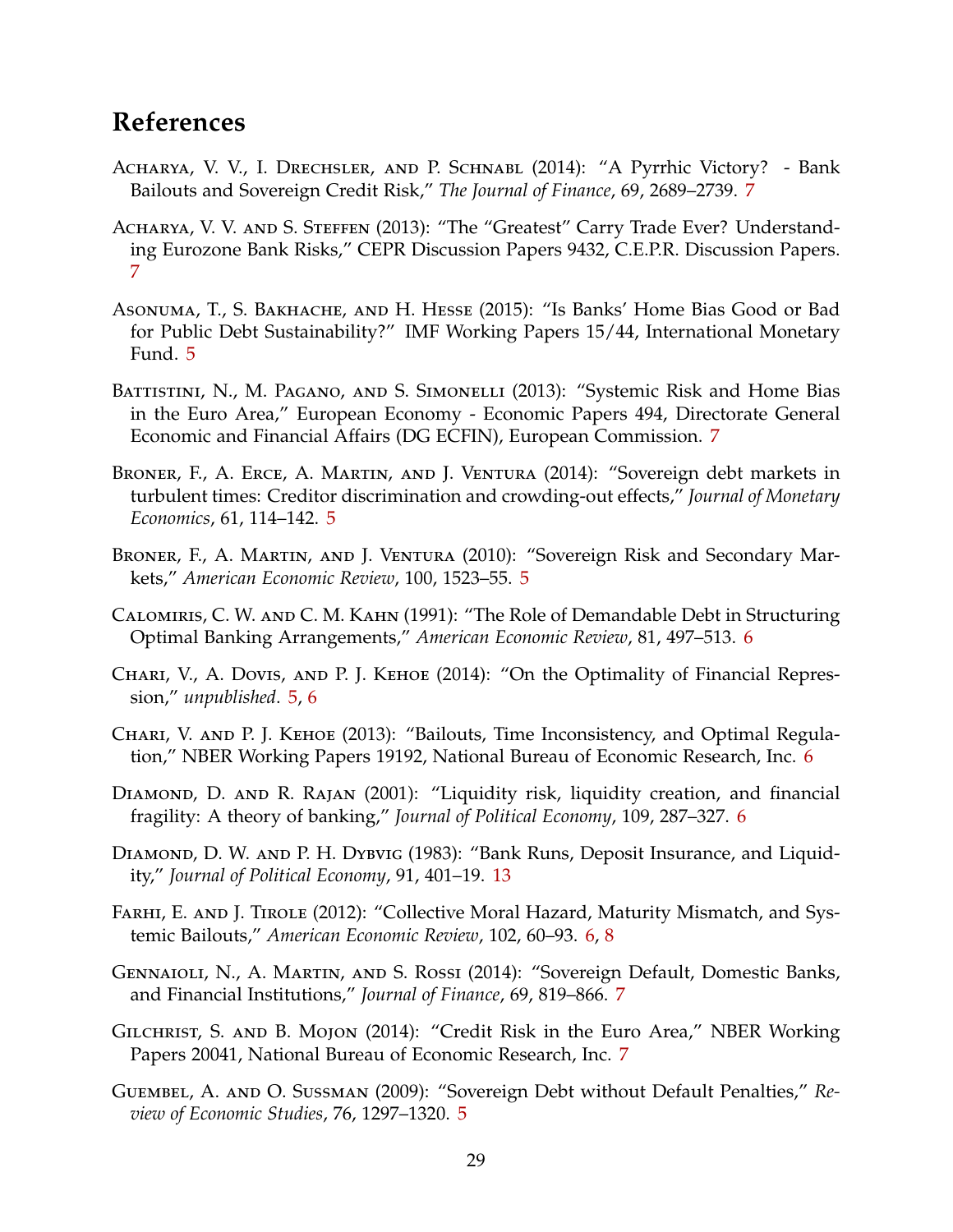- <span id="page-31-2"></span>Holmstrom, B. and J. Tirole (1998): "Private and Public Supply of Liquidity," *Journal of Political Economy*, 106, 1–40. [6,](#page-7-1) [8,](#page-9-1) [9,](#page-10-4) [11,](#page-12-4) [13](#page-14-3)
- <span id="page-31-3"></span>Kahn, C. M. and J. A. Santos (2015): "Towards Time-Consistency in Bank Regulation," *unpublished*. [6](#page-7-1)
- <span id="page-31-1"></span>Mengus, E. (2014): "Honoring Sovereign Debt or Bailing Out Domestic Residents: A Theory of Internal Costs of Default," *Banque de France Working Papers, n. 480*. [5](#page-6-2)
- <span id="page-31-4"></span>Committee on the Global Financial System (2011): "The impact of sovereign credit risk on bank funding conditions," *CGFS Papers*, 2011. [7](#page-8-1)
- <span id="page-31-5"></span>EUROPEAN SYSTEMIC RISK BOARD (2015): "Report on the regulatory treatment of sovereign exposures," March 2015. [7](#page-8-1)
- <span id="page-31-0"></span>Uhlig, H. (2013): "Sovereign Default Risk and Banks in a Monetary Union," NBER Working Papers 19343, National Bureau of Economic Research, Inc. [5,](#page-6-2) [6](#page-7-1)

<span id="page-31-6"></span>Zetlin-Jones, A. (2014): "Efficient Financial Crises," *unpublished*. [8,](#page-9-1) [9](#page-10-4)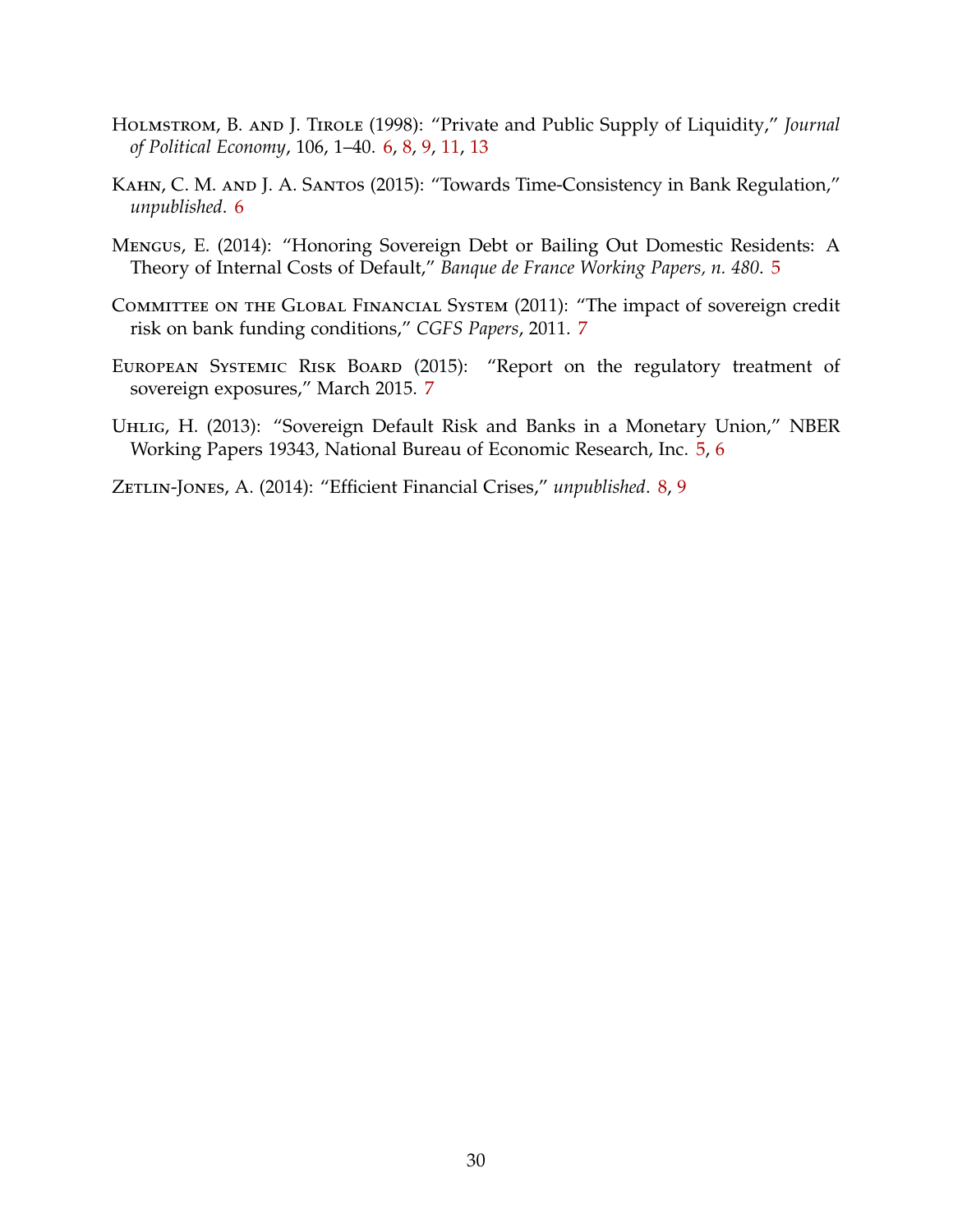<span id="page-32-0"></span>

Figure 1: Value function to bank associated with different continuation policies. The case  $x_b = 0$  and  $x_b = 1$  are denoted respectively by a solid and a dashed line. Vertical dashed lines identify ranges of h associated with the same optimal continuation policy x ∗ b .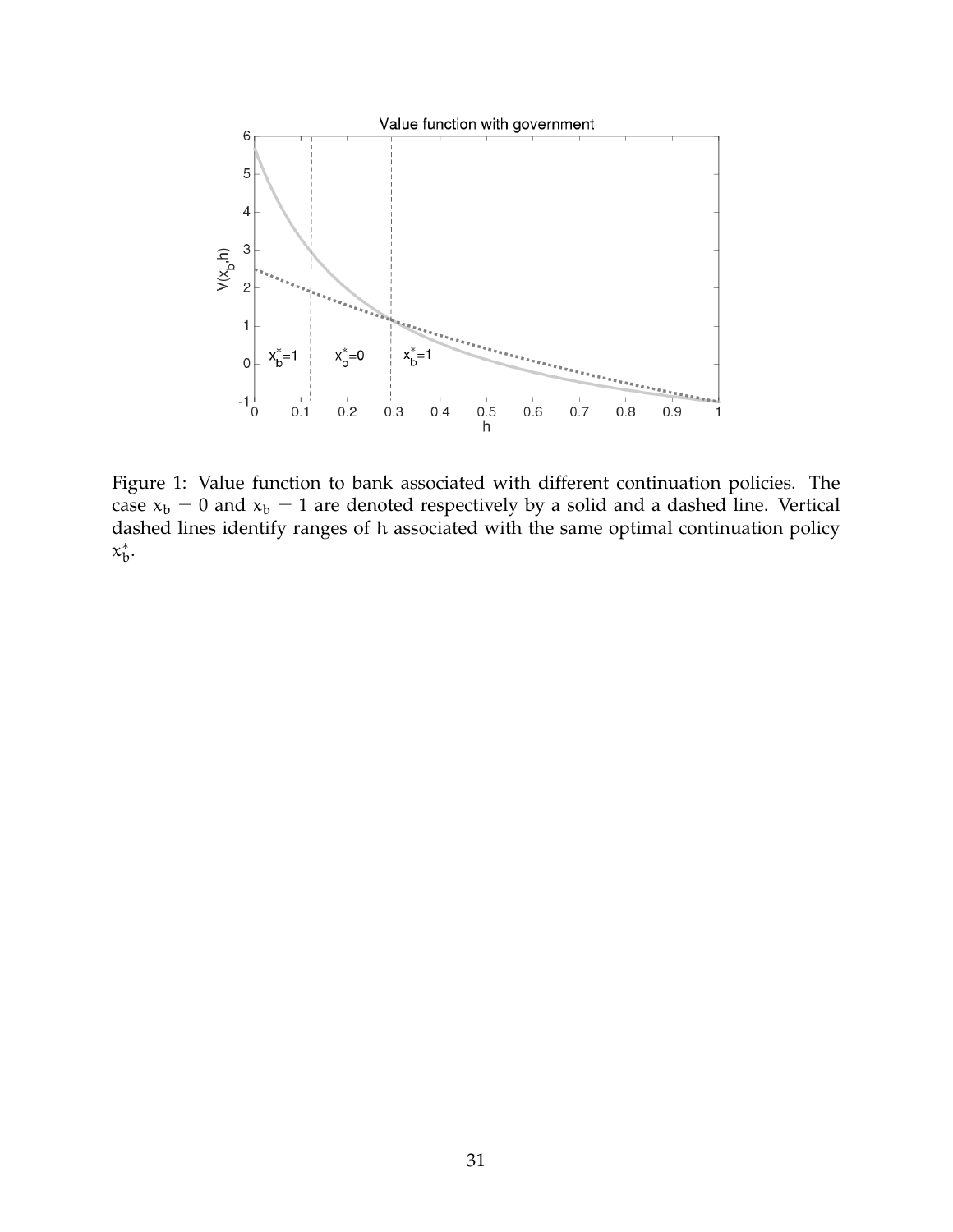<span id="page-33-0"></span>

Figure 2: The effect of an increase in the initial stock of debt  $D_0$  on repayment probability and optimal home bias in the case of unbacked debt ( $\phi = 0$ ) for different financial return rate: sigma  $= 0.89$  in light gray and sigma  $= 0.85$  in dark gray. Dotted lines denote counterfactual changes in repayment probability. Dashed lines denote the maximal home bias compatible with profit maximization. Calibration:  $p_h = 0.9$ ,  $p_1 = 1.3$ , B = 0.2,  $\rho_0 = 1.1$ ,  $\rho_b = 0.5$ ,  $\kappa = \rho_0 - \rho_b + 0.01$ ,  $A = 0.1$ ,  $T_{max} = 1.6$   $T_{min} = 0.75$ . The calibration satisfies Assumption [1-](#page-13-4)[4](#page-14-2)

<span id="page-33-1"></span>

Figure 3: The effect of an increase in the initial stock of debt  $D_0$  on repayment probability and optimal home bias in the case of partially backed debt ( $\phi = 2/0.66$ ) for different financial return rate:  $σ = 0.89$  in light gray and  $σ = 0.85$  in dark gray. Dotted lines denote counterfactual changes in repayment probability. Dashed lines denote the maximal home bias compatible with profit maximization. Calibration:  $p_h = 0.9$ ,  $\rho_1 = 1.3$ , B = 0.2,  $\rho_0 = 1.1$ ,  $\rho_b = 0.5$ ,  $\kappa = \rho_0 - \rho_b + 0.01$ ,  $A = 0.1$ ,  $T_{min} = 0.75$   $\underline{T} = -1.2$  and  $\phi = 2.66$ . The calibration satisfies Assumption [1-](#page-13-4)[4.](#page-14-2)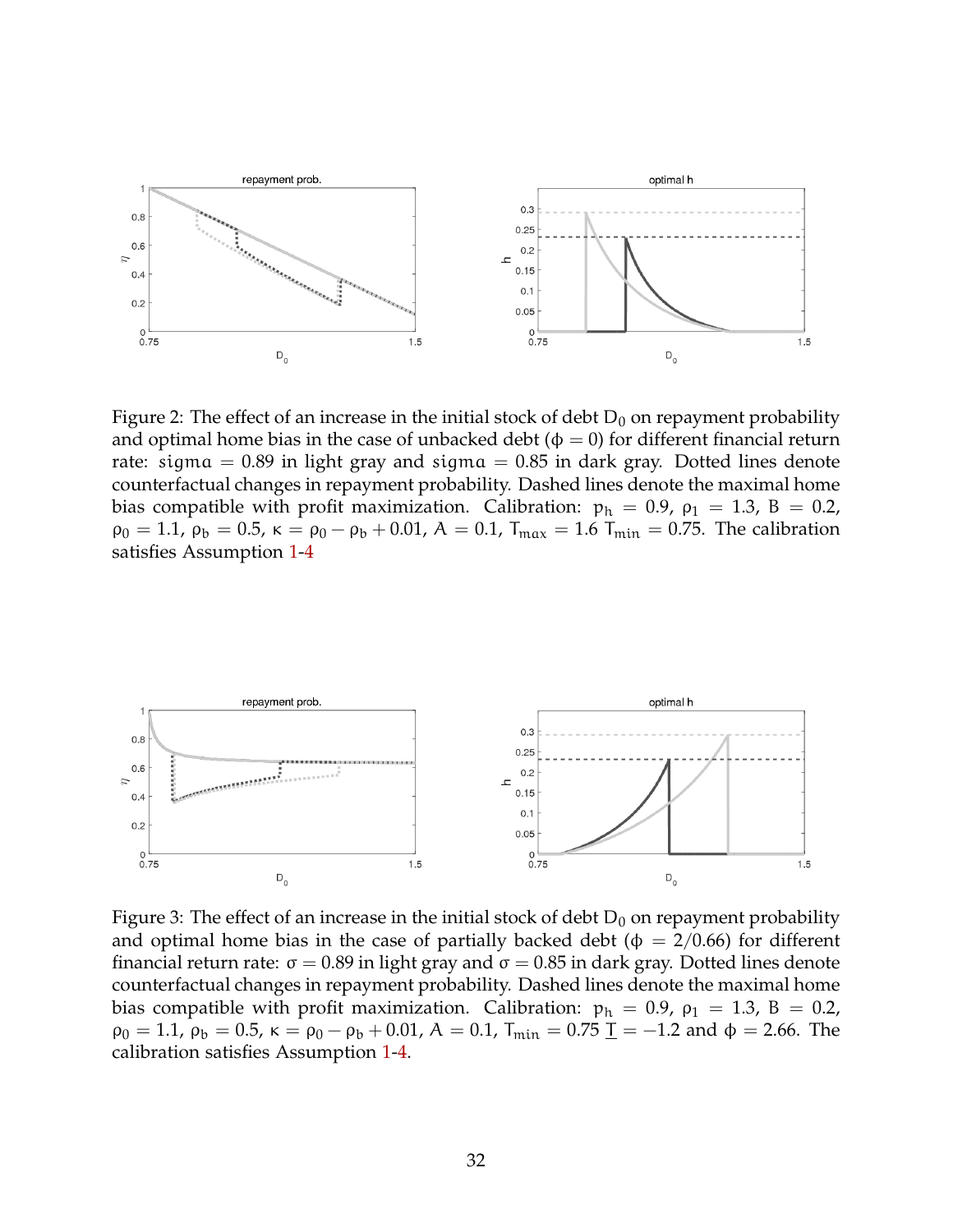<span id="page-34-0"></span>

Figure 4: a) European Banks' Home Bias, measured as the ratio of domestic Sovereign debt relative to all euro-denominated Sovereign debt held by domestic banks; b) Banks holding of domestic Sovereign vs banks total assets (2007-2014); c) Banks holdings of domestic Sovereign vs total Sovereign debt; d) European Public Debt vs GDP.